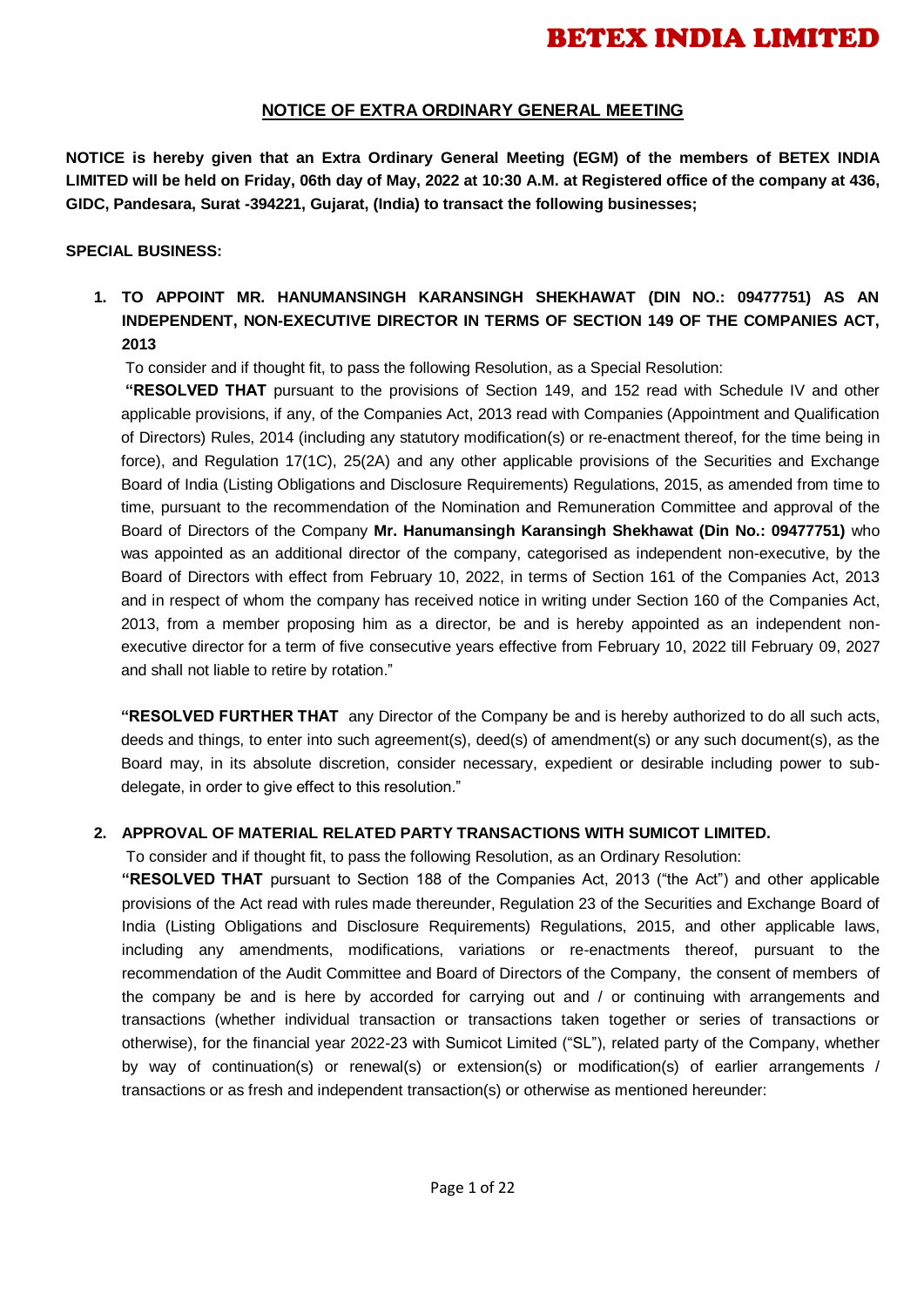| Sr.<br>No. | Name(s) of<br>the related<br>party | Nature of<br>relationship | Nature of contract/<br>arrangement/<br>transaction | Value of<br>transaction | <b>Period for which</b><br>shareholders'<br>approval is sought<br>for the transaction |
|------------|------------------------------------|---------------------------|----------------------------------------------------|-------------------------|---------------------------------------------------------------------------------------|
|            | <b>Sumicot Limited</b>             | <b>Promoter Group</b>     | <b>Transfer of Resources</b>                       | ₹ 5 Crore               | For Financial<br>Year                                                                 |
|            |                                    |                           | (Unsecured Loan/                                   | (Rupees Five            | 2022-23                                                                               |
|            |                                    |                           | Investments)                                       | Crore)                  |                                                                                       |

notwithstanding the fact that all such transactions during financial year 2022-23, whether individually and/or in the aggregate, may exceed ₹1,000 crore or 10% of the annual consolidated turnover as per the Company's last audited financial statements, whichever is lower, or any other materiality threshold as may be applicable under law/ regulations from time to time;

**"RESOLVED FURTHER THAT** the Members of the company do hereby accord approval to the Board of Directors of the Company to sign and execute all documents, contracts/deeds and writings and to do all such acts, deeds, matters and things as may be deemed necessary, expedient and incidental to execution of such transactions and also to delegate all or any of its powers herein conferred to any Committee of Board and / or Director(s) of the company to give effect to the aforesaid resolution."

### **3. APPROVAL OF MATERIAL RELATED PARTY TRANSACTIONS WITH AMBAJI SYNTEX PRIVATE LIMITED.**

To consider and if thought fit, to pass the following Resolution, as an Ordinary Resolution:

**"RESOLVED THAT** pursuant to Section 188 of the Companies Act, 2013 ("the Act") and other applicable provisions of the Act read with rules made thereunder, Regulation 23 of the Securities and Exchange Board of India (Listing Obligations and Disclosure Requirements) Regulations, 2015, and other applicable laws, including any amendments, modifications, variations or re-enactments thereof, pursuant to the recommendation of the Audit Committee and Board of Directors of the Company, the consent of members of the company be and is here by accorded for carrying out and / or continuing with arrangements and transactions (whether individual transaction or transactions taken together or series of transactions or otherwise), for the financial year 2022-23 with Ambaji Syntex Private Limited ("ASPL"), related party of the Company, whether by way of continuation(s) or renewal(s) or extension(s) or modification(s) of earlier arrangements / transactions or as fresh and independent transaction(s) or otherwise as mentioned hereunder:

| Sr.<br>No. | Name(s) of<br>the related<br>party         | Nature of<br>relationship | Nature of contract/<br>arrangement/<br>transaction                                                                   | Value of<br>transaction              | <b>Period for which</b><br>shareholders'<br>approval is sought<br>for the transaction |
|------------|--------------------------------------------|---------------------------|----------------------------------------------------------------------------------------------------------------------|--------------------------------------|---------------------------------------------------------------------------------------|
| 1.         | Ambaji<br>Syntex<br><b>Private Limited</b> | <b>Promoter Group</b>     | 1. Transfer of<br><b>Resources</b><br>(Unsecured Loan/<br>Investments)<br>2. Job Work<br>(Sale/purchase of<br>Goods. | ₹ 6 Crore<br>Six<br>Rupees<br>Crore) | For Financial Year<br>2022-23                                                         |

notwithstanding the fact that all such transactions during financial year 2022-23, whether individually and/or in the aggregate, may exceed ₹ 1,000 crore or 10% of the annual consolidated turnover as per the Company's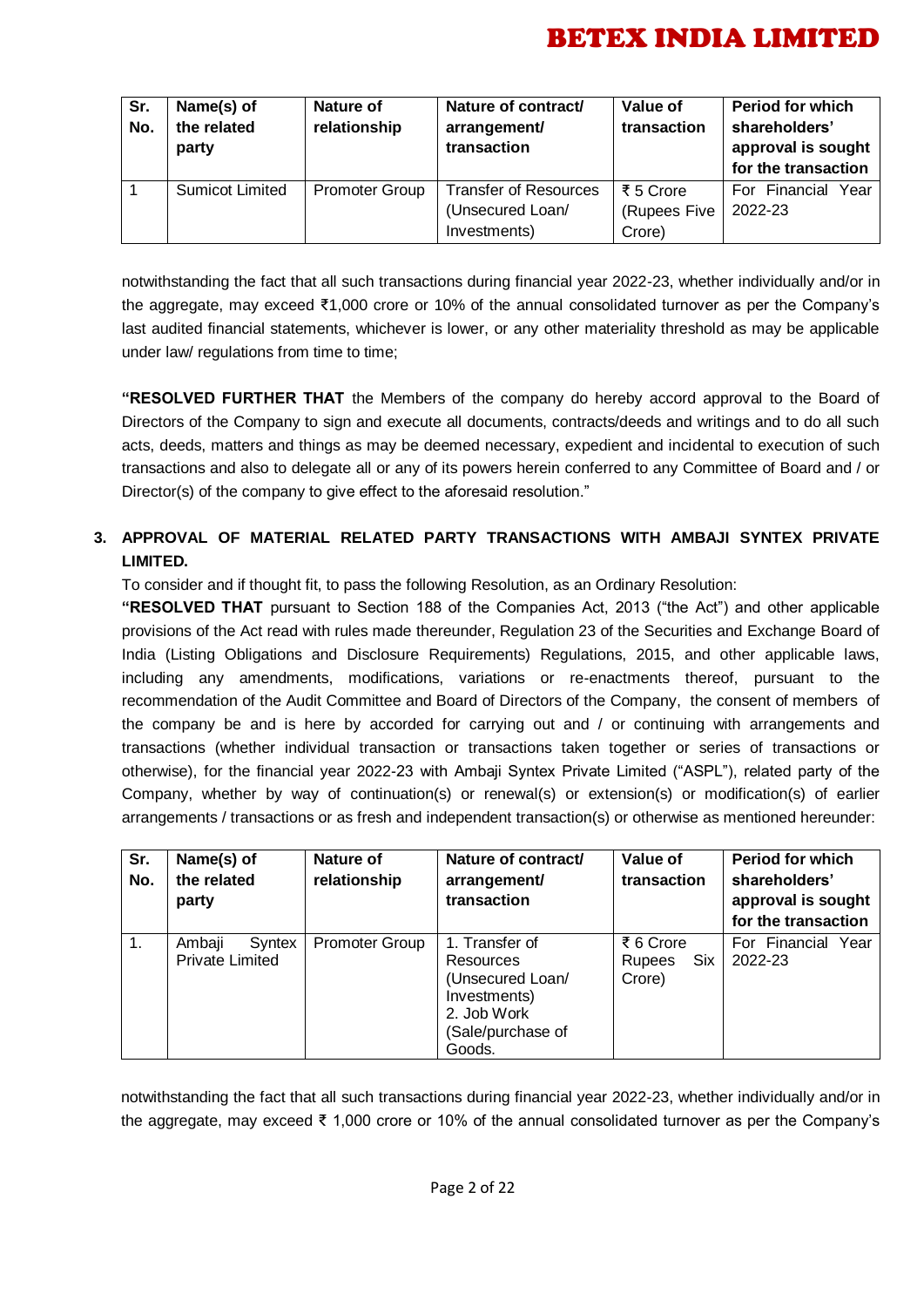last audited financial statements, whichever is lower, or any other materiality threshold as may be applicable under law/ regulations from time to time:

**"RESOLVED FURTHER THAT** the Members of the company do hereby accord approval to the Board of Directors of the Company to sign and execute all documents, contracts/deeds and writings and to do all such acts, deeds, matters and things as may be deemed necessary, expedient and incidental to execution of such transactions and also to delegate all or any of its powers herein conferred to any Committee of Board and / or Director(s) of the company to give effect to the aforesaid resolution."

### **4. APPROVAL OF MATERIAL RELATED PARTY TRANSACTIONS WITH BHOOMEKA PROCESSORS PRIVATE LIMITED.**

To consider and if thought fit, to pass the following Resolution, as an Ordinary Resolution:

**"RESOLVED THAT** pursuant to Section 188 of the Companies Act, 2013 ("the Act") and other applicable provisions of the Act read with rules made thereunder, Regulation 23 of the Securities and Exchange Board of India (Listing Obligations and Disclosure Requirements) Regulations, 2015, and other applicable laws, including any amendments, modifications, variations or re-enactments thereof, pursuant to the recommendation of the Audit Committee and Board of Directors of the Company, the consent of members of the company be and is here by accorded for carrying out and / or continuing with arrangements and transactions (whether individual transaction or transactions taken together or series of transactions or otherwise), for the financial year 2022-23 with Bhoomeka Processors Private Limited ("BPPL") related party of the Company, whether by way of continuation(s) or renewal(s) or extension(s) or modification(s) of earlier arrangements / transactions or as fresh and independent transaction(s) or otherwise as mentioned hereunder:

| Sr.<br>No. | Name(s) of<br>the related<br>party                             | <b>Nature of</b><br>relationship | Nature of contract/<br>arrangement/<br>transaction                                                            | Value of<br>transaction             | Period for which<br>shareholders'<br>approval is sought<br>for the transaction |
|------------|----------------------------------------------------------------|----------------------------------|---------------------------------------------------------------------------------------------------------------|-------------------------------------|--------------------------------------------------------------------------------|
|            | <b>Bhoomeka</b><br><b>Processors</b><br><b>Private Limited</b> | <b>Promoter Group</b>            | 1. Job Work<br>(Sale/purchase of<br>Goods.<br>2. Transfer of<br>Resources<br>(Unsecured Loan/<br>Investments) | ₹ 5 Crore<br>(Rupees Five<br>Crore) | For Financial Year<br>2022-23                                                  |

notwithstanding the fact that all such transactions during financial year 2022-23, whether individually and/or in the aggregate, may exceed ₹1,000 crore or 10% of the annual consolidated turnover as per the Company's last audited financial statements, whichever is lower, or any other materiality threshold as may be applicable under law/ regulations from time to time;

**"RESOLVED FURTHER THAT** the Members of the company do hereby accord approval to the Board of Directors of the Company to sign and execute all documents, contracts/deeds and writings and to do all such acts, deeds, matters and things as may be deemed necessary, expedient and incidental to execution of such transactions and also to delegate all or any of its powers herein conferred to any Committee of Board and / or Director(s) of the company to give effect to the aforesaid resolution."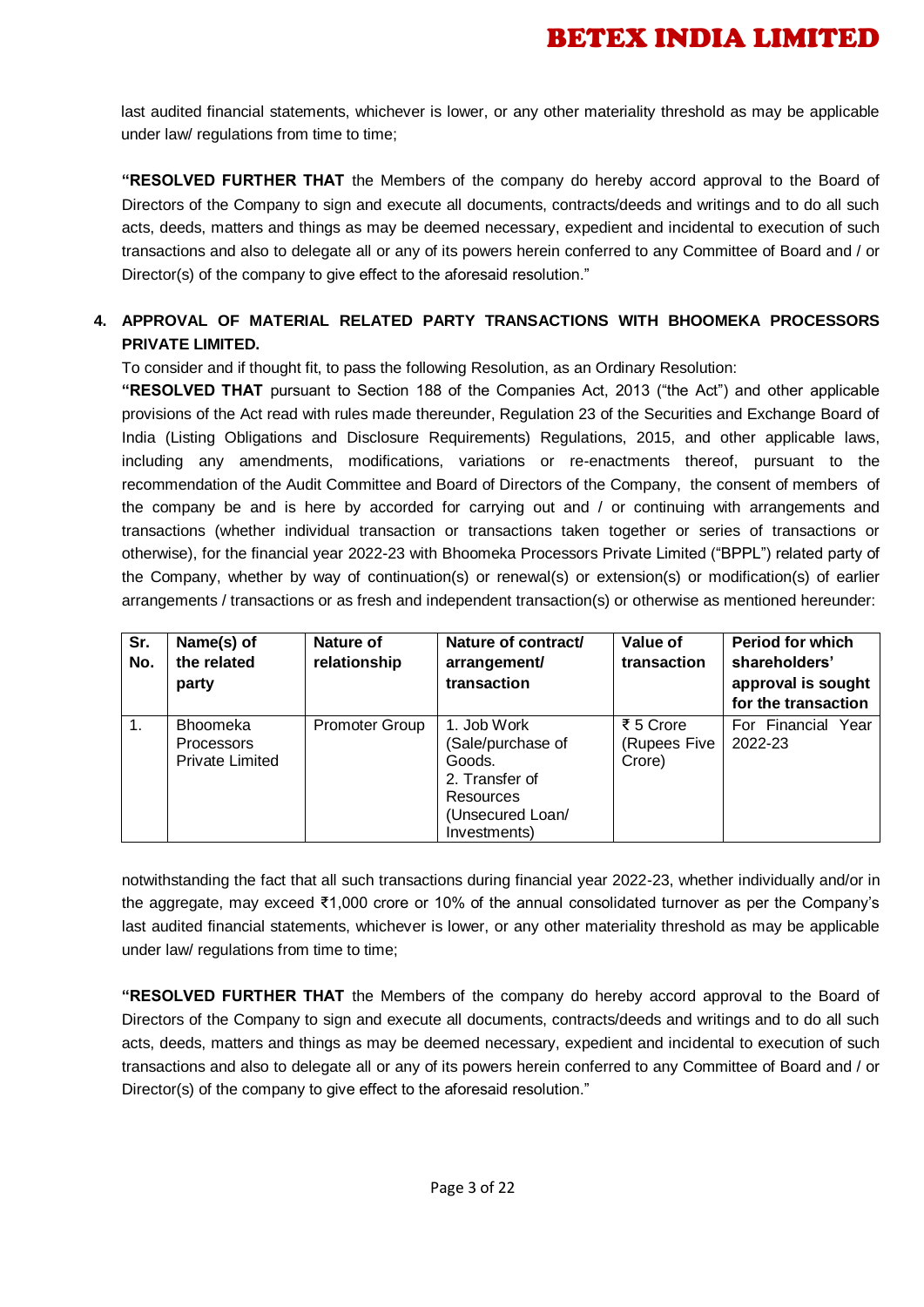### **5. APPROVAL OF MATERIAL RELATED PARTY TRANSACTIONS WITH SHARDADEVI SOMANI.**

To consider and if thought fit, to pass the following Resolution, as an Ordinary Resolution:

**"RESOLVED THAT** pursuant to Section 188 of the Companies Act, 2013 ("the Act") and other applicable provisions of the Act read with rules made thereunder, Regulation 23 of the Securities and Exchange Board of India (Listing Obligations and Disclosure Requirements) Regulations, 2015, and other applicable laws, including any amendments, modifications, variations or re-enactments thereof, pursuant to the recommendation of the Audit Committee and Board of Directors of the Company, the consent of members of the company be and is here by accorded for carrying out and / or continuing with arrangements and transactions (whether individual transaction or transactions taken together or series of transactions or otherwise), for the financial year 2022-23 with Mrs. Shardadevi Somani, related party of the Company, whether by way of continuation(s) or renewal(s) or extension(s) or modification(s) of earlier arrangements / transactions or as fresh and independent transaction(s) or otherwise as mentioned hereunder:

| Sr.<br>No. | Name(s) of<br>the related<br>party | Nature of<br>relationship | Nature of contract/<br>arrangement/<br>transaction | <b>Value of</b><br>transaction     | <b>Period for which</b><br>shareholders'<br>approval is sought<br>for the transaction |
|------------|------------------------------------|---------------------------|----------------------------------------------------|------------------------------------|---------------------------------------------------------------------------------------|
|            | Shardadevi<br>Somani               | <b>Promoter Group</b>     | <b>Transfer of Resources</b><br>(Unsecured Loan)   | ₹ 2 Crore<br>(Rupees Two<br>Crore) | For Financial<br>Year<br>2022-23                                                      |

notwithstanding the fact that all such transactions during financial year 2022-23, whether individually and/or in the aggregate, may exceed ₹1,000 crore or 10% of the annual consolidated turnover as per the Company's last audited financial statements, whichever is lower, or any other materiality threshold as may be applicable under law/ regulations from time to time;

**"RESOLVED FURTHER THAT** the Members of the company do hereby accord approval to the Board of Directors of the Company to sign and execute all documents, contracts/deeds and writings and to do all such acts, deeds, matters and things as may be deemed necessary, expedient and incidental to execution of such transactions and also to delegate all or any of its powers herein conferred to any Committee of Board and / or Director(s) of the company to give effect to the aforesaid resolution."

#### **By Order of the Board of Directors for, BETEX INDIA LIMITED**

**Sd/-**

 **MANISH SOMANI (DIRECTOR) (DIN: 00356113)**

**Date: 11th April, 2022 Place: Surat**

**Registered office: 436, GIDC, PANDESARA, SURAT-394221, GUJARAT (INDIA) CIN: L17119GJ1992PLC018073**

**Tel: +91 0261 2898595/96 E-mail[: corporate@betexindia.com](mailto:corporate@betexindia.com) Website: [www.betexindia.com](http://www.betexindia.com/)**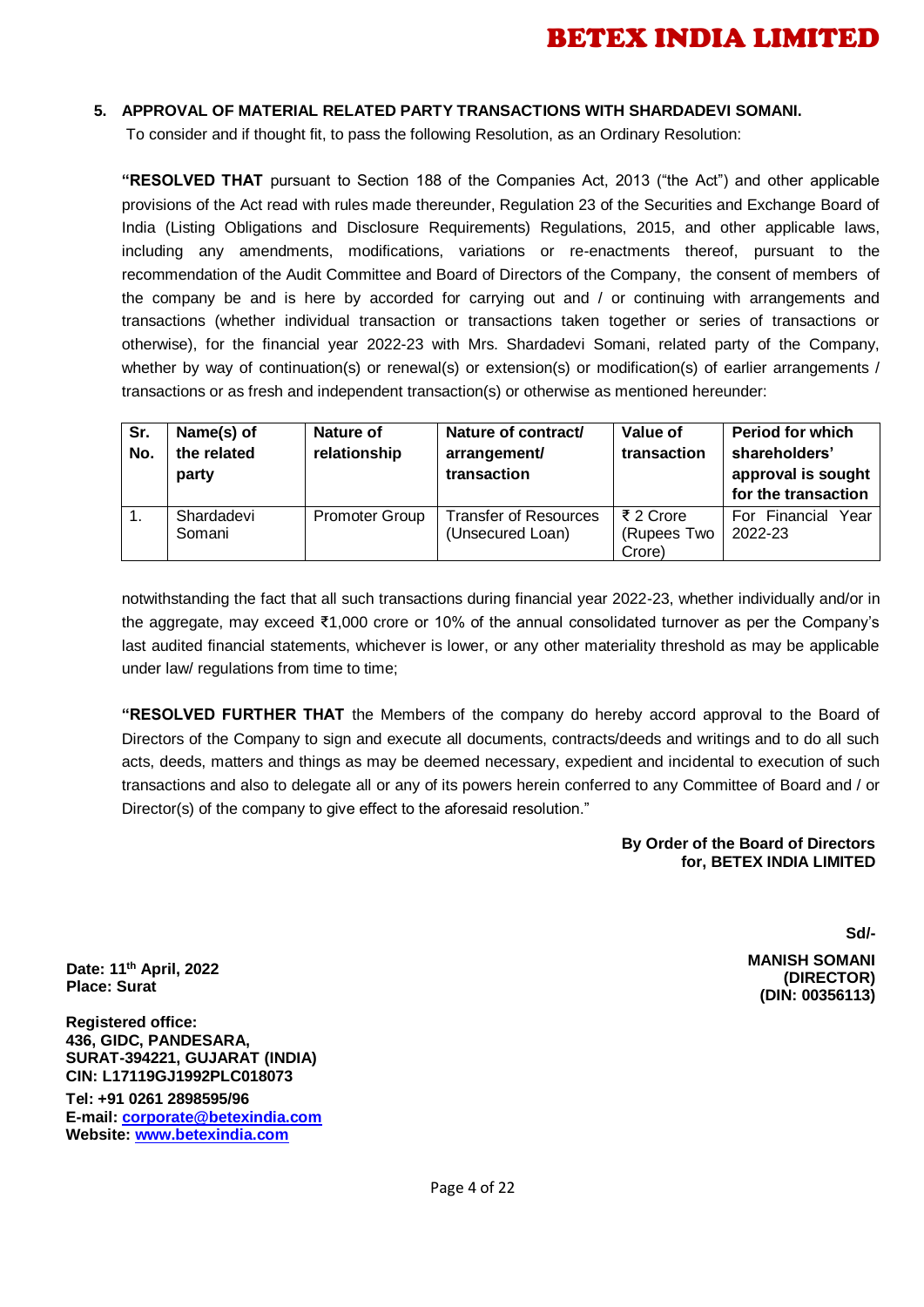### **NOTES:**

- 1. A MEMBER ENTITLED TO ATTEND AND VOTE IS ENTITLED TO APPOINT A PROXY TO ATTEND AND VOTE INSTEAD OF HIMSELF, AND THE PROXY NEED NOT BE A MEMBER.
- 2. Proxies, in order to be effective, should be duly stamped, completed, signed and deposited at the Registered Office of the Company not less than 48 hours before the meeting. Revenue Stamp should be affixed on the Proxy Form. Forms which are not stamped are Liable to be considered as invalid. It is advisable that the Proxy Holder's signature may also be furnished in the Proxy Form, for identification purposes. A Proxy form is sent herewith. Proxies submitted on behalf of the companies, societies etc., must be supported by an appropriate resolution/authority, as applicable.
- 3. An explanatory statement pursuant to Sections 102 and 110 of the Companies Act, 2013 (the "Act"), setting out all material facts relating to the resolutions in this Notice are appended herein below for information and consideration of Members and the same should be considered as part of this Notice.
- 4. Relevant documents referred to in this Notice requiring the approval of the Members at the meeting shall be available for inspection by the Members till the date of Meeting i.e. Friday, May 06, 2022. Members who wish to inspect the documents are requested to send an email to [corporate@betexindia.com](mailto:corporate@betexindia.com) mentioning their name, folio no. /client ID and DP ID, and the documents they wish to inspect, with a self-attested copy of their PAN card attached to the email.
- 5. The Company has appointed Mr. Dhiren R. Dave, Practicing Company Secretary (Membership No. FCS 4889) as the Scrutinizer to scrutinize the voting during the EGM and remote e-voting process in a fair and transparent manner.
- 6. On account of the outbreak of the COVID-19 pandemic and in accordance with the MCA circulars and the SEBI (Listing Obligations and Disclosure Requirements), Regulations, 2015 ("SEBI Listing Regulations"), the Company is sending the Notice of Extra Ordinary General Meeting of the Company in electronic form only, instead of dispatching hard copy of the Notice along with Postal Ballot Form and pre-paid business reply envelope to the Members for this EGM.
- 7. The Notice of the Extra Ordinary General Meeting of the Company for the Financial Year 2022-23 is being sent by e-mail to all Members, whose names appear in the Register of Members / Register of Beneficial Owners maintained by the Depositories, National Securities Depository Limited (the "NSDL") and Central Depository Services (India) Limited (the "CDSL") as on Friday, April 29, 2022 (the "Cut-Off Date") and who have registered their e-mail addresses, in respect of electronic holdings, with the Depository through the concerned Depository Participants and in respect of physical holdings, with the Registrar and Share Transfer Agent of the Company Bigshare Services Pvt Ltd (the "RTA"), in accordance with the provisions of the Act read with the Rules made thereunder and the framework provided under the MCA circulars. Cut-Off Date is for determining the eligibility to vote by electronic means. A person who is not a member as on the Cut-Off Date should treat this Notice for information only. This Notice is also available at the Company's website: <https://www.betexindia.com/> and the websites of the Stock Exchanges i.e. BSE Limited at [www.bseindia.com](http://www.bseindia.com/) and on the website of CDSL at [www.evotingindia.com](http://www.evotingindia.com/)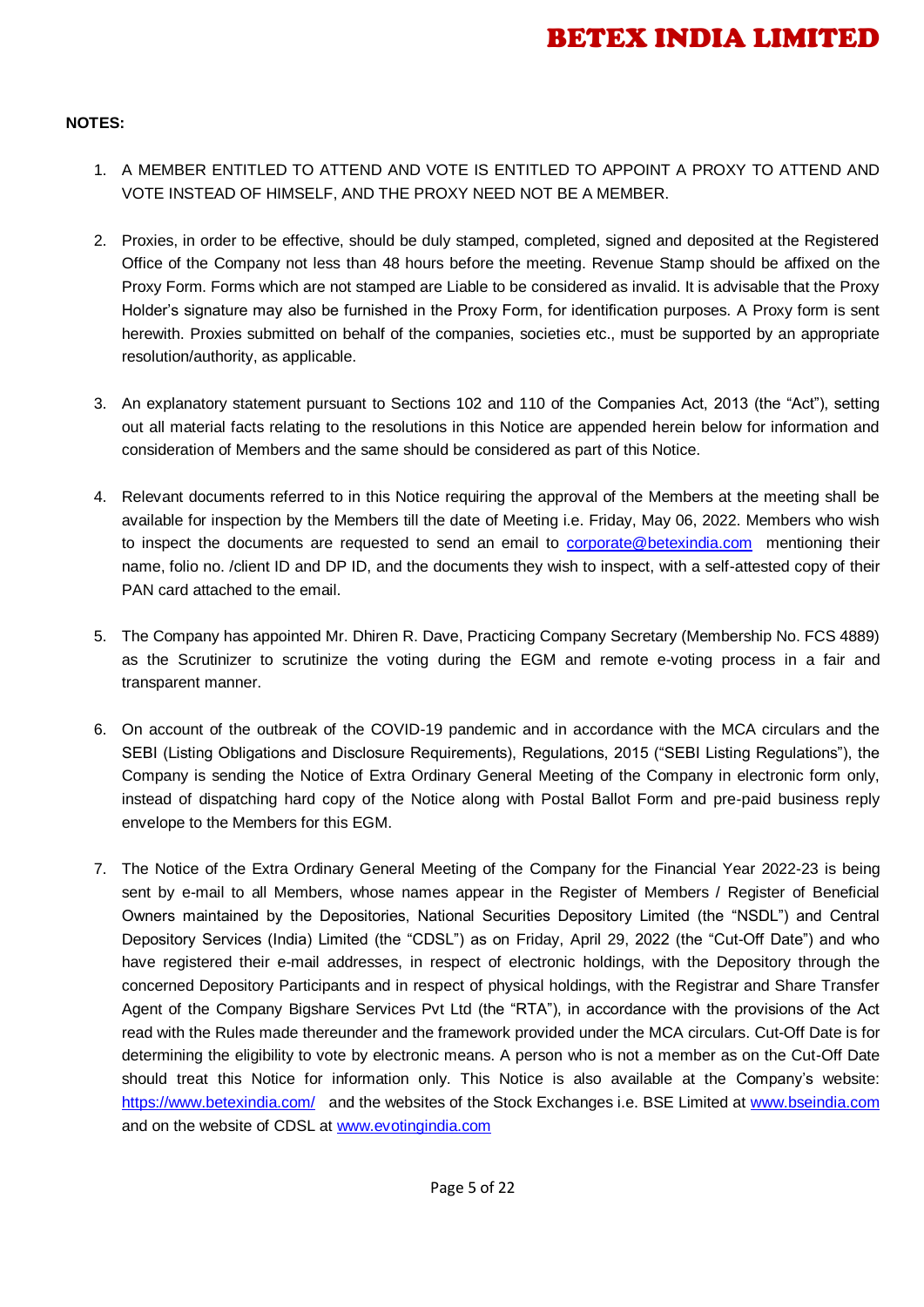- 8. In compliance with the provisions of Sections 108 and 110 and other applicable provisions of the Act, read with the Companies (Management and Administration) Rules, 2014 and Regulation 44 of the SEBI Listing Regulations as amended from time to time, read with SEBI circular dated December 9, 2020 on remote evoting facility provided by listed entities, and the applicable MCA circulars, the Company is pleased to offer remote e-voting facility to Members to cast their vote electronically.
- 9. The Company has engaged CDSL (hereinafter referred to as CDSL or "Service Provider") for facilitating remote e-voting to enable the Members to cast their votes electronically and Postal Ballot.
- 10. To facilitate the Members to receive this Notice and cast their vote electronically, the Company has made special arrangements with its RTA, for registration of e-mail addresses in accordance with the MCA circulars. For Members who have not registered their e-mail addresses, the process for registration of e-mail address is as under:

a) Members who have not registered their e-mail address and in consequence the notice could not be serviced, may temporarily get their e-mail address registered with the Company's RTA with following link<https://www.bigshareonline.com/ForInvestor.aspx> and following the registration process as guided thereafter.

Post successful registration of the e-mail, the Members would get soft copy of the Notice and the procedure for remote e-voting along with the User ID and Password to enable remote e-voting for this Extra Ordinary General Meeting. In case of any queries, Members may write to the RTA at [info@bigshareonline.com](mailto:info@bigshareonline.com)

b) It is clarified that for permanent registration of e-mail address, Members are requested to register their email addresses as follows:

| <b>Physical Holding</b> | Send relevant documents to the RTA at info@bigshareonline.com in Form ISR-     |
|-------------------------|--------------------------------------------------------------------------------|
|                         | 1 available on the Company's website at https://www.betexindia.com/            |
|                         | shareholders information and helpdesk and also on the websites of the RTA      |
|                         | https://www.bigshareonline.com/Resources.aspx                                  |
| Demat Holding           | By contacting Depository Participant ("DP") and registering e-mail address and |
|                         | mobile number in demat account, as per the process advised by the DP.          |

c) Those Members who have already registered their e-mail address are requested to keep their email addresses validated with their DP / the Company's RTA, to enable servicing of notices, etc. electronically to their e-mail address.

11. Results of voting shall be declared by the Chairperson or a person so authorised by him in writing on receipt of consolidated report from the Scrutiniser. The results declared along with the Scrutiniser's Report shall be placed on the Company's website i.e. [www.betexindia.com](http://www.betexindia.com/) and on the website of CDSL at [www.evotingindia.com](http://www.evotingindia.com/) and shall also be communicated to the Stock Exchanges where the shares of the Company are listed.

12.The resolutions, if approved by the requisite majority, shall be deemed to have been passed on Friday May 6, 2022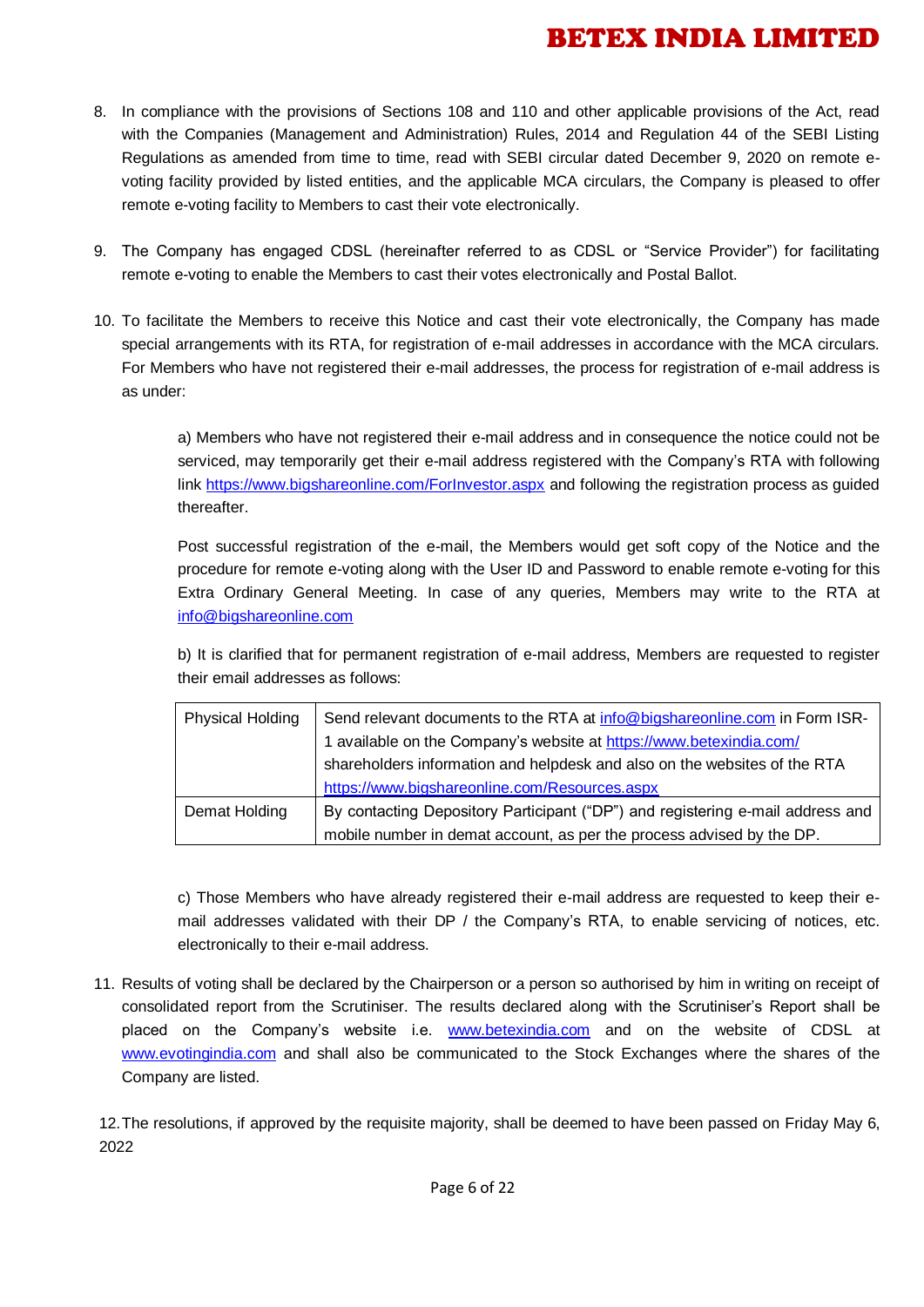### 13. **THE INTRUCTIONS OF SHAREHOLDERS FOR REMOTE E-VOTING ARE AS UNDER:**

- (i) The voting period begins on Tuesday, 03rd May, 2022 at 09:00 a.m. IST and ends on Thursday 05<sup>th</sup> May, 2022 at 05:00 p.m. IST During this period shareholders' of the Company, holding shares either in physical form or in dematerialized form, as on the cut-off date i.e. Friday, 29<sup>th</sup> April, 2022 may cast their vote electronically. The evoting module shall be disabled by CDSL for voting thereafter.
- (ii) Shareholders who have already voted prior to the meeting date would not be entitled to vote at the meeting venue.
- (iii) Pursuant to SEBI Circular No. **SEBI/HO/CFD/CMD/CIR/P/2020/242 dated 09.12.2020,** under Regulation 44 of Securities and Exchange Board of India (Listing Obligations and Disclosure Requirements) Regulations, 2015, listed entities are required to provide remote e-voting facility to its shareholders, in respect of all shareholders' resolutions. However, it has been observed that the participation by the public non-institutional shareholders/retail shareholders is at a negligible level.

 Currently, there are multiple e-voting service providers (ESPs) providing e-voting facility to listed entities in India. This necessitates registration on various ESPs and maintenance of multiple user IDs and passwords by the shareholders.

 In order to increase the efficiency of the voting process, pursuant to a public consultation, it has been decided to enable e-voting to all the demat account holders, by way of a single login credential, through their demat accounts/ websites of Depositories/ Depository Participants. Demat account holders would be able to cast their vote without having to register again with the ESPs, thereby, not only facilitating seamless authentication but also enhancing ease and convenience of participating in e-voting process.

#### **A. For Individual Members holding shares in Demat mode:**

 In terms of SEBI circular no. SEBI/HO/CFD/CMD/CIR/P/2020/242 dated December 9, 2020 on e-Voting facility provided by Listed Companies, Individual shareholders holding securities in demat mode are allowed to vote through their demat account maintained with Depositories and Depository Participants. Shareholders are advised to update their mobile number and email Id in their demat accounts in order to access e-Voting facility.

Pursuant to above said SEBI Circular, Login method for e-Voting and joining virtual meetings for Individual shareholders holding securities in Demat mode is given below:

| Type<br>of <sub>1</sub>                                                               | <b>Login Method</b>                                                                                                                                                                                                                                                                                                                                                                                                                                                                                                           |
|---------------------------------------------------------------------------------------|-------------------------------------------------------------------------------------------------------------------------------------------------------------------------------------------------------------------------------------------------------------------------------------------------------------------------------------------------------------------------------------------------------------------------------------------------------------------------------------------------------------------------------|
| shareholders                                                                          |                                                                                                                                                                                                                                                                                                                                                                                                                                                                                                                               |
| <b>Individual</b><br><b>Shareholders</b><br>holding<br>in<br>securities<br>Demat mode | Users who have opted for CDSL Easi / Easiest facility, can login through their existing user id<br>1)<br>and password. Option will be made available to reach e-Voting page without any further<br>URL for users<br>Easiest<br>authentication.<br>login to<br>Easi<br>The<br>to<br>are<br>https://web.cdslindia.com/myeasi/home/login or visit www.cdslindia.com and click on Login<br>icon and select New System Myeasi.<br>After successful login the Easi / Easiest user will be able to see the e-Voting option for<br>2) |
| with CDSL                                                                             | eligible companies where the e-voting is in progress as per the information provided by<br>company. On clicking the e-voting option, the user will be able to see e-Voting page of the e-                                                                                                                                                                                                                                                                                                                                     |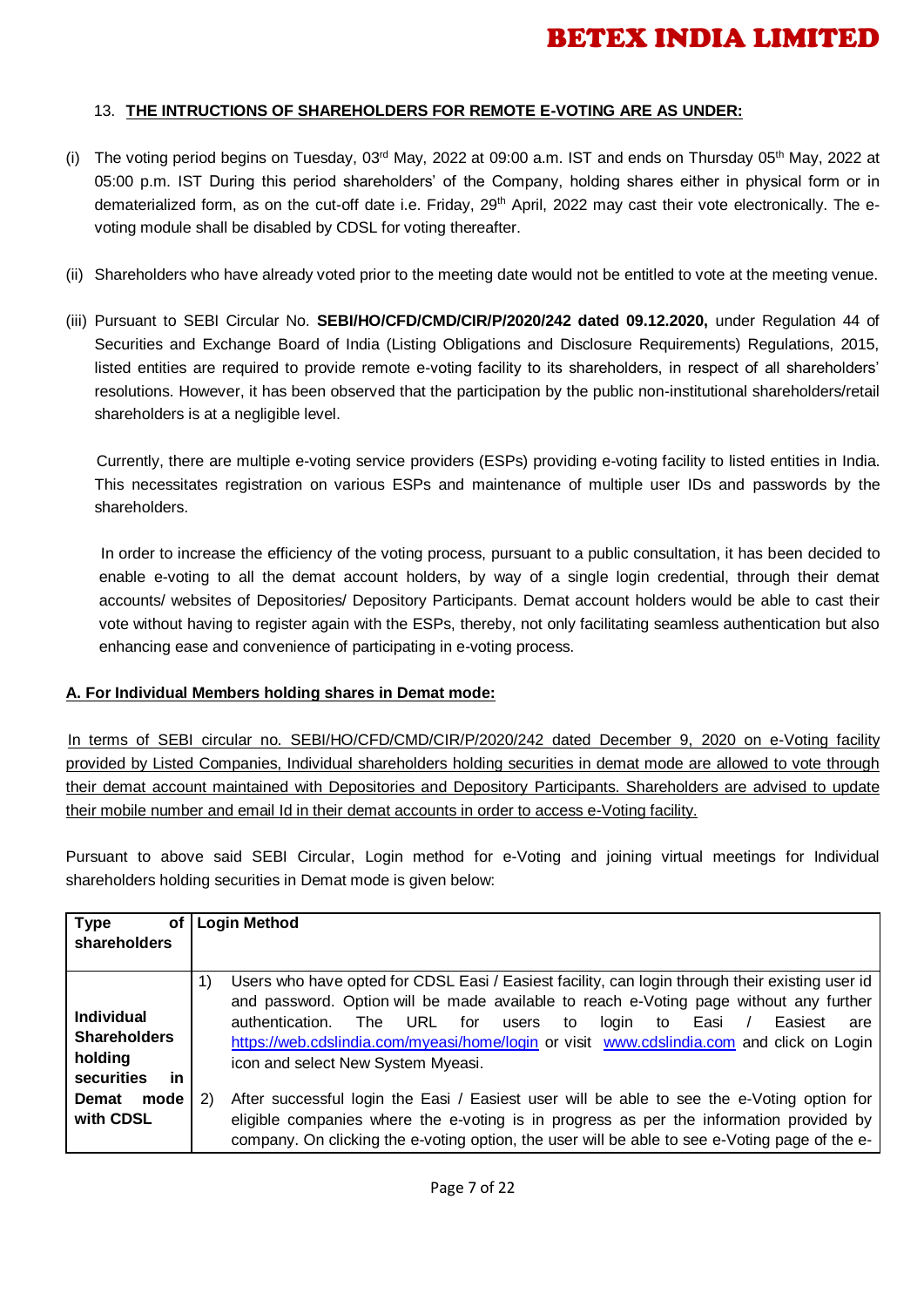|                                                                                                                                                               | 3)<br>4) | Voting service provider for casting your vote during the remote e-Voting period or joining<br>virtual meeting & voting during the meeting. Additionally, there is also links provided to<br>access the system of all e-Voting Service Providers i.e. CDSL/NSDL/KARVY/LINKINTIME,<br>so that the user can visit the e-Voting service providers' website directly.<br>If the user is not registered for Easi/Easiest, option to register is available at<br>https://web.cdslindia.com/myeasi/Registration/EasiRegistration<br>Alternatively, the user can directly access e-Voting page by providing Demat Account<br>Number and PAN No. from a e-Voting link available on www.cdslindia.com home page. The<br>system will authenticate the user by sending OTP on registered Mobile & Email as recorded<br>in the Demat Account. After successful authentication, user will be able to see the e-Voting<br>option where the evoting is in progress and also able to directly access the system of all e-<br>Voting Service Providers. |
|---------------------------------------------------------------------------------------------------------------------------------------------------------------|----------|--------------------------------------------------------------------------------------------------------------------------------------------------------------------------------------------------------------------------------------------------------------------------------------------------------------------------------------------------------------------------------------------------------------------------------------------------------------------------------------------------------------------------------------------------------------------------------------------------------------------------------------------------------------------------------------------------------------------------------------------------------------------------------------------------------------------------------------------------------------------------------------------------------------------------------------------------------------------------------------------------------------------------------------|
| Individual<br><b>Shareholders</b><br>holding<br>securities<br>in<br>demat<br>mode<br>with NSDL                                                                | 1)       | If you are already registered for NSDL IdeAS facility, please visit the e-Services website of<br>NSDL. Open web browser by typing the following URL: https://eservices.nsdl.com either on a<br>Personal Computer or on a mobile. Once the home page of e-Services is launched, click on<br>the "Beneficial Owner" icon under "Login" which is available under 'IdeAS' section. A new<br>screen will open. You will have to enter your User ID and Password. After successful<br>authentication, you will be able to see e-Voting services. Click on "Access to e-Voting" under<br>e-Voting services and you will be able to see e-Voting page. Click on company name or e-<br>Voting service provider name and you will be re-directed to e-Voting service provider website<br>for casting your vote during the remote e-Voting period or joining virtual meeting & voting<br>during the meeting.                                                                                                                                    |
|                                                                                                                                                               | 2)       | If the user is not registered for IdeAS e-Services, option to register is available at<br>https://eservices.nsdl.com Select "Register Online for IdeAS "Portal or click<br>at<br>https://eservices.nsdl.com/SecureWeb/IdeasDirectReg.jsp                                                                                                                                                                                                                                                                                                                                                                                                                                                                                                                                                                                                                                                                                                                                                                                             |
|                                                                                                                                                               | 3)       | Visit the e-Voting website of NSDL. Open web browser by typing the following URL:<br>https://www.evoting.nsdl.com/ either on a Personal Computer or on a mobile. Once the home<br>page of e-Voting system is launched, click on the icon "Login" which is available under<br>'Shareholder/Member' section. A new screen will open. You will have to enter your User ID<br>(i.e. your sixteen digit demat account number hold with NSDL), Password/OTP and a<br>Verification Code as shown on the screen. After successful authentication, you will be<br>redirected to NSDL Depository site wherein you can see e-Voting page. Click on company<br>name or e-Voting service provider name and you will be redirected to e-Voting service<br>provider website for casting your vote during the remote e-Voting period or joining virtual<br>meeting & voting during the meeting                                                                                                                                                       |
| <b>Individual</b><br><b>Shareholders</b><br>(holding<br>securities<br>in<br>demat mode)<br>login through<br>their<br><b>Depository</b><br><b>Participants</b> |          | You can also login using the login credentials of your demat account through your Depository<br>Participant registered with NSDL/CDSL for e-Voting facility. After Successful login, you will<br>be able to see e-Voting option. Once you click on e-Voting option, you will be redirected to<br>NSDL/CDSL Depository site after successful authentication, wherein you can see e-Voting<br>feature. Click on company name or e-Voting service provider name and you will be redirected<br>to e-Voting service provider website for casting your vote during the remote e-Voting period<br>or joining virtual meeting & voting during the meeting.                                                                                                                                                                                                                                                                                                                                                                                   |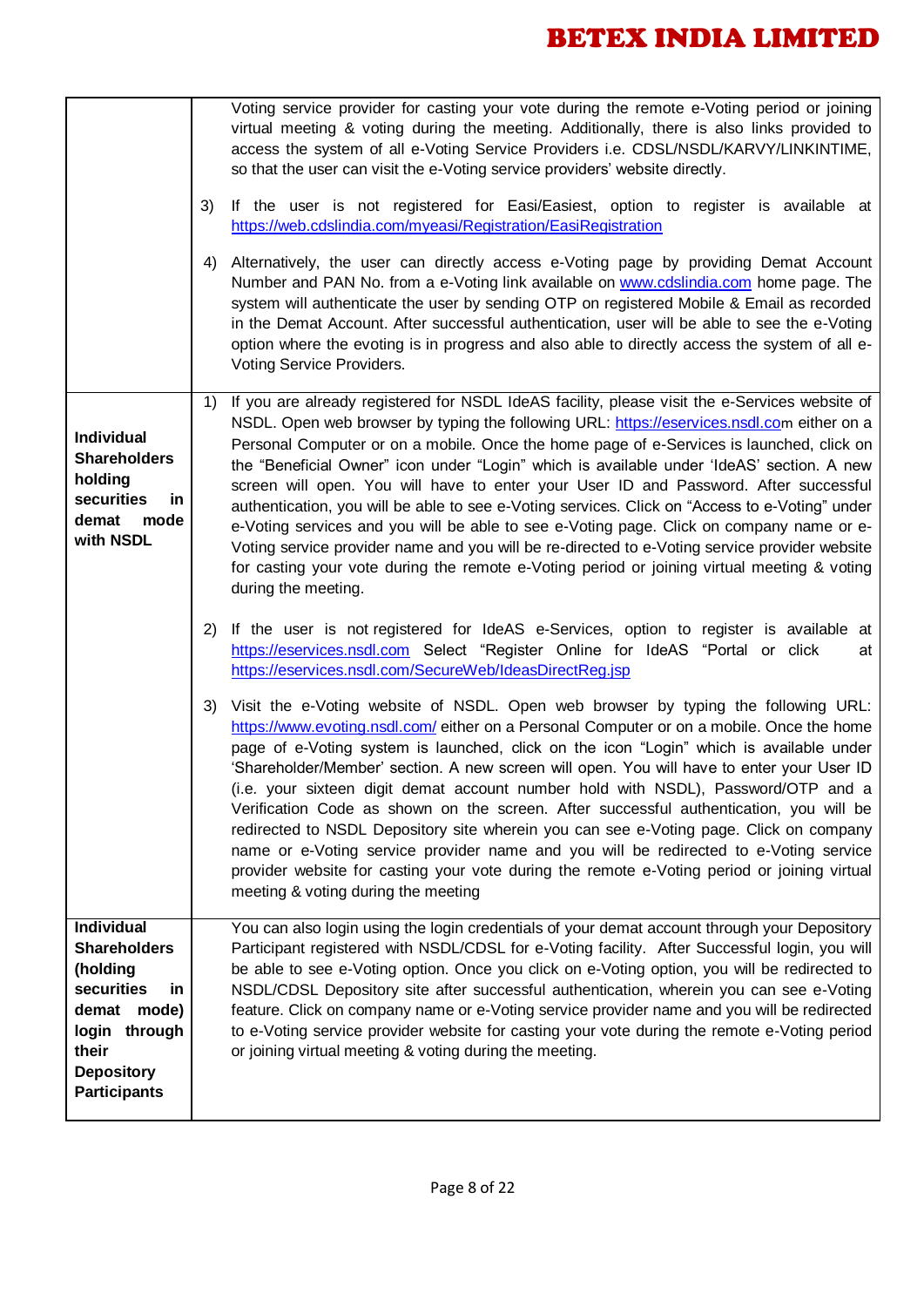### **Important note: Members who are unable to retrieve User ID/ Password are advised to use Forget User ID and Forget Password option available at abovementioned website.**

### **Helpdesk for Individual Shareholders holding securities in demat mode for any technical issues related to login through Depository i.e. CDSL and NSDL**

| Login type                                         |                       |     | <b>Helpdesk details</b>                                                                                                                                                                                 |
|----------------------------------------------------|-----------------------|-----|---------------------------------------------------------------------------------------------------------------------------------------------------------------------------------------------------------|
| Individual<br>Shareholders<br>Demat mode with CDSL | holding<br>securities | in. | Members facing any technical issue in login can contact CDSL<br>helpdesk<br>sending<br>bv l<br>at<br>a a<br>request<br>helpdesk.evoting@cdslindia.com or contact at<br>022-23058738 and 22-23058542-43. |
| Individual<br>Shareholders<br>Demat mode with NSDL | holding<br>securities | in. | Members facing any technical issue in login can contact NSDL<br>helpdesk by sending a request at evoting@nsdl.co.in or call at<br>toll free no.:<br>1800 1020 990 and 1800 22 44 30                     |

### **B. shareholders other than individual shareholders holding in Demat form physical shareholders.**

- (i) Login method for e-Voting for shareholders other than individual shareholders holding in Demat form & physical shareholders.
	- 1) The shareholders should log on to the e-voting website [www.evotingindia.com](http://www.evotingindia.com/)
	- 2) Click on "Shareholders" module.
	- 3) Now enter your User ID
		- a. For CDSL: 16 digits beneficiary ID,
		- b. For NSDL: 8 Character DP ID followed by 8 Digits Client ID,
		- c. Shareholders holding shares in Physical Form should enter Folio Number registered with the Company.
	- 4) Next enter the Image Verification as displayed and Click on Login.
	- 5) If you are holding shares in demat form and had logged on to [www.evotingindia.com](http://www.evotingindia.com/) and voted on an earlier e-voting of any company, then your existing password is to be used.
	- 6) If you are a first-time user follow the steps given below:

|                 | For Shareholders holding shares in Demat Form other than individual and Physical Form                                                                                       |
|-----------------|-----------------------------------------------------------------------------------------------------------------------------------------------------------------------------|
| <b>PAN</b>      | Enter your 10 digit alpha-numeric *PAN issued by Income Tax Department (Applicable for both demat<br>shareholders as well as physical shareholders)                         |
|                 | Shareholders who have not updated their PAN with the Company/Depository Participant are<br>requested to use the sequence number sent by Company/RTA or contact Company/RTA. |
| <b>Dividend</b> | Enter the Dividend Bank Details or Date of Birth (in dd/mm/yyyy format) as recorded in your demat                                                                           |
| <b>Bank</b>     | account or in the company records in order to login.                                                                                                                        |
| <b>Details</b>  |                                                                                                                                                                             |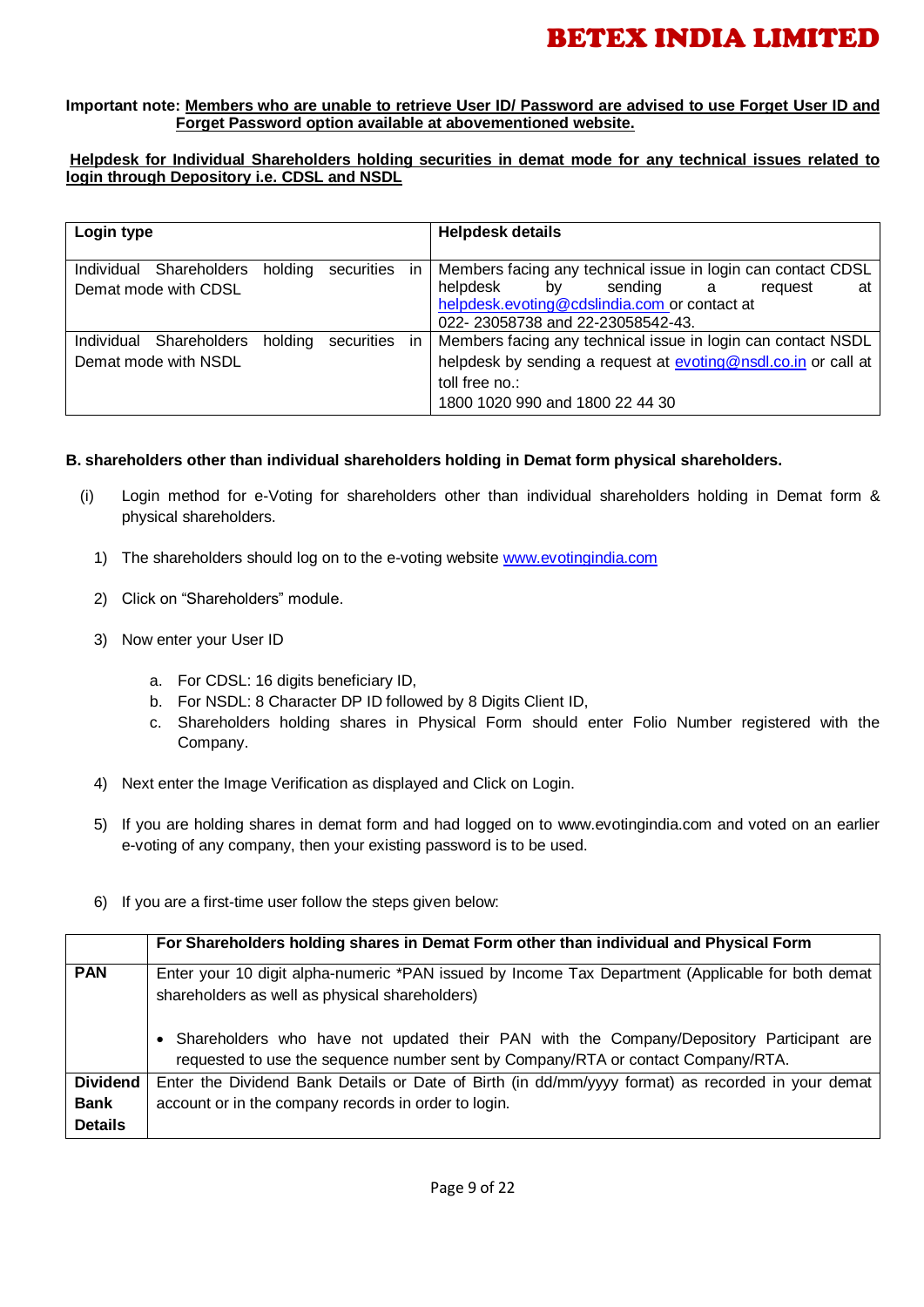|          | OR Date   • If both the details are not recorded with the depository or company, please enter the member id / folio ' |
|----------|-----------------------------------------------------------------------------------------------------------------------|
| of Birth | number in the Dividend Bank details field as mentioned in instruction (v).                                            |
| (DOB)    |                                                                                                                       |

- (ii) After entering these details appropriately, click on "SUBMIT" tab.
- (iii) Shareholders holding shares in physical form will then directly reach the Company selection screen. However, shareholders holding shares in demat form will now reach 'Password Creation' menu wherein they are required to mandatorily enter their login password in the new password field. Kindly note that this password is to be also used by the demat holders for voting for resolutions of any other company on which they are eligible to vote, provided that company opts for e-voting through CDSL platform. It is strongly recommended not to share your password with any other person and take utmost care to keep your password confidential.
- (iv) For shareholders holding shares in physical form, the details can be used only for e-voting on the resolutions contained in this Notice.
- (v) Click on the EVSN for the relevant Betex India Limited on which you choose to vote.
- (vi) On the voting page, you will see "RESOLUTION DESCRIPTION" and against the same the option "YES/NO" for voting. Select the option YES or NO as desired. The option YES implies that you assent to the Resolution and option NO implies that you dissent to the Resolution.
- (vii) Click on the "RESOLUTIONS FILE LINK" if you wish to view the entire Resolution details.
- (viii) After selecting the resolution, you have decided to vote on, click on "SUBMIT". A confirmation box will be displayed. If you wish to confirm your vote, click on "OK", else to change your vote, click on "CANCEL" and accordingly modify your vote.
- (ix) Once you "CONFIRM" your vote on the resolution, you will not be allowed to modify your vote.
- (x) You can also take a print of the votes cast by clicking on "Click here to print" option on the Voting page.
- (xi) If a demat account holder has forgotten the login password then Enter the User ID and the image verification code and click on Forgot Password & enter the details as prompted by the system.

### (xii) **Facility for Non – Individual Shareholders and Custodians –Remote Voting**

- Non-Individual shareholders (i.e. other than Individuals, HUF, NRI etc.) and Custodians are required to log on to [www.evotingindia.com](http://www.evotingindia.com/) and register themselves in the "Corporates" module.
- A scanned copy of the Registration Form bearing the stamp and sign of the entity should be emailed to [helpdesk.evoting@cdslindia.com](mailto:helpdesk.evoting@cdslindia.com)
- After receiving the login details a Compliance User should be created using the admin login and password. The Compliance User would be able to link the account(s) for which they wish to vote on.
- The list of accounts linked in the login should be mailed to helpdesk.evoting@cdslindia.com and on approval of the accounts they would be able to cast their vote.
- A scanned copy of the Board Resolution and Power of Attorney (POA) which they have issued in favour of the Custodian, if any, should be uploaded in PDF format in the system for the scrutinizer to verify the same.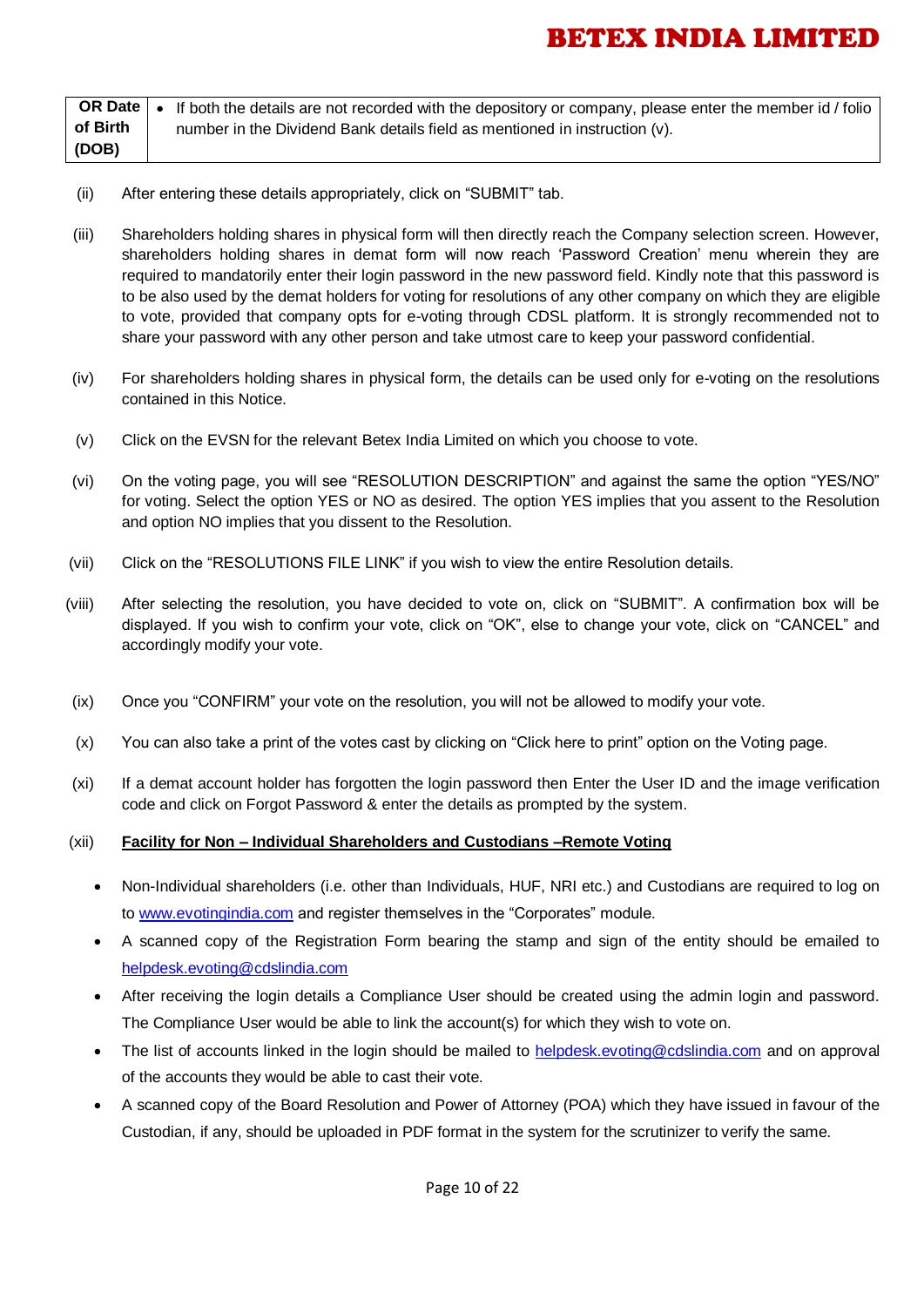Alternatively Non Individual shareholders are required to send the relevant Board Resolution/ Authority letter etc. together with attested specimen signature of the duly authorized signatory who are authorized to vote, to the Scrutinizer and to the Company at the email address viz; [corporate@](mailto:corporate@betexindia.com)**betexindia**.com (designated email address by company), if they have voted from individual tab & not uploaded same in the CDSL e-voting system for the scrutinizer to verify the same.

### **Process for those shareholders whose email addresses are not registered with the depositories for obtaining login credentials for e-voting for the resolutions proposed in this notice:**

1. For Physical shareholders- please provide necessary details like Folio No., Name of shareholder, scanned copy of the share certificate (front and back), PAN (self-attested scanned copy of PAN card), AADHAR (selfattested scanned copy of Aadhar Card) by email to **Company/RTA email id.**

2. For Demat shareholders – Please update your email id & mobile no. with your respective Depository Participant (DP)

3. For Individual Demat shareholders – Please update your email id & mobile no. with your respective Depository Participant (DP) which is mandatory while e-Voting & joining virtual meetings through Depository.

### **If you have any queries or issues regarding attending EGM & e-Voting from the CDSL e-Voting System, you can write an email to** [helpdesk.evoting@cdslindia.com](mailto:helpdesk.evoting@cdslindia.com) **or contact at 022- 23058738 and 022 23058542/43 or 1800225533**

All grievances connected with the facility for voting by electronic means may be addressed to Mr. Rakesh Dalvi, Sr. Manager, (CDSL, ) Central Depository Services (India) Limited, A Wing, 25<sup>th</sup> Floor, Marathon Futurex, Mafatlal Mill Compounds, N M Joshi Marg, Lower Parel (East), Mumbai – 400013 or send an email to [helpdesk.evoting@cdslindia.com](mailto:helpdesk.evoting@cdslindia.com) or call on 022-23058542/43 or 1800225533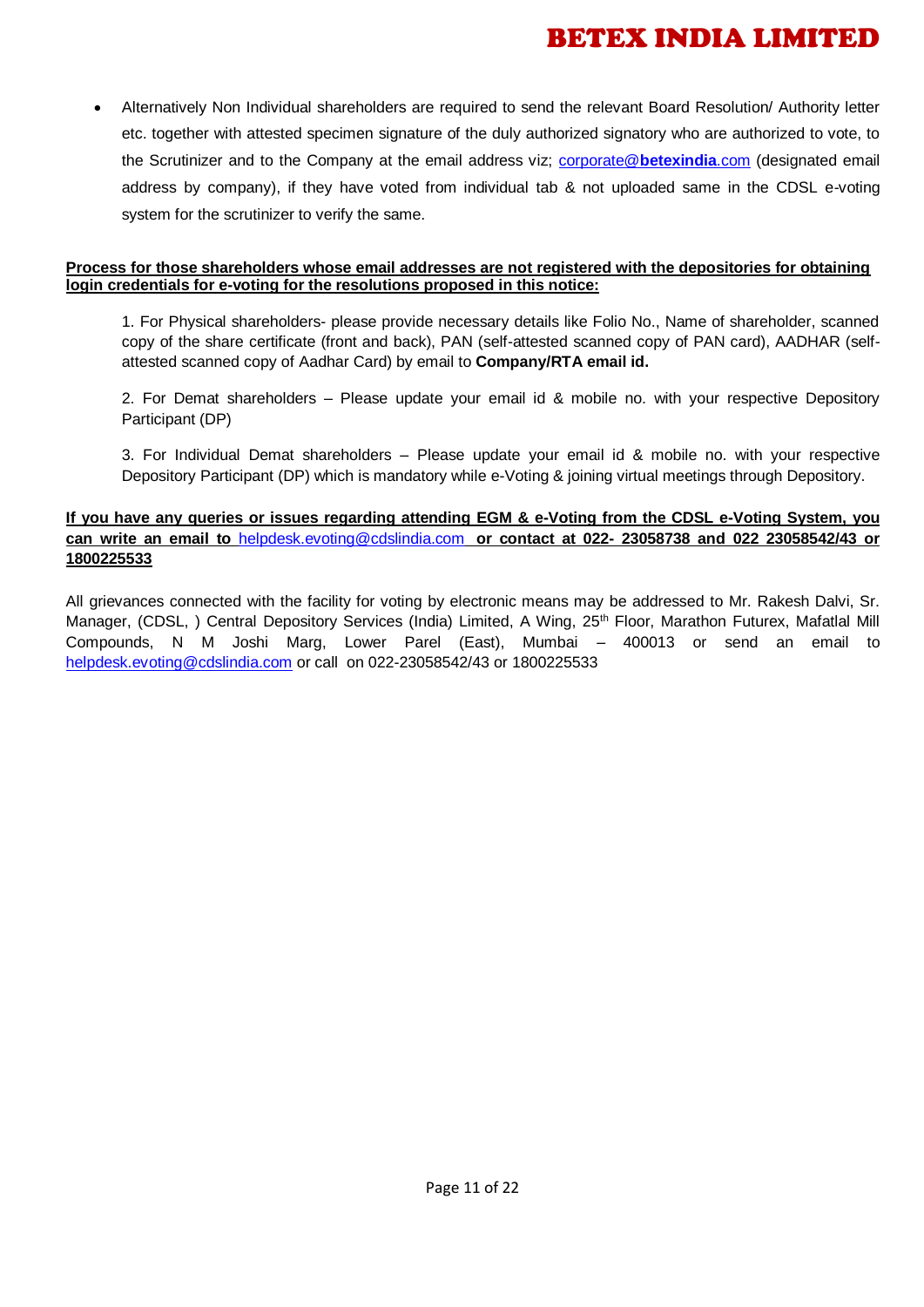### **EXPLANATORY STATEMENT**

*(Pursuant To Section 102 of the Companies Act, 2013 and Regulation 36(3) of SEBI (Listing Obligations and Disclosure Requirements) Regulations, 2015) and Secretarial Standards on General Meetings*

*(SS-2)*

#### **ITEM NO. 01**

### **TO APPOINT MR. HANUMANSINGH KARANSINGH SHEKHAWAT (DIN NO.: 09477751) AS AN INDEPENDENT NON-EXECUTIVE DIRECTOR IN TERMS OF SECTION 149 OF THE COMPANIES ACT, 2013**

The Board of Directors of the Company, based on the recommendation of the Nomination and Remuneration Committee, and pursuant to the provisions of Section 161(1) of the Companies Act, 2013 (the "Act") read with the Articles of Association of the Company, had approved the appointment of Mr. Hanumansingh Karansingh Shekhawat as an Additional (Independent Non-Executive) Director of the Company with effect from February 10, 2022. The Company has received a declaration from Mr. Hanumansingh Karansingh Shekhawat to the effect that he fulfils all criteria for independence stipulated under Section 149(6) of the Act and Regulation 16 of the Securities and Exchange Board of India (Listing Obligations and Disclosure Requirements) Regulations, 2015 (the "SEBI Listing Regulations") and meets the Fit and Proper criteria. The Company has also received the notice under Section 160 of the Act from a member proposing the candidature of his appointment as a Director of the Company.

Mr. Hanumansingh Karansingh Shekhawat is qualified to be appointed as a Director in terms of Section 164 of the Act and has given his written consent to act as a Director of the Company. Looking to his reach experience in textile industries in dying and printing mills, the Board recommends this resolution in relation to obtain approval of Mr. Hanumansingh Karansingh Shekhawat as Independent Non-Executive Director, for subject to approval of the Members of the Company.

Brief profile of Mr. Hanumansingh Karansingh Shekhawat in terms Regulation 36(3)(a) of the SEBI (Listing Obligations and Disclosure Requirements) Regulations. 2015 and the Secretarial Standard on the General Meetings ("SS-2") has been provided in this Explanatory Statement as under:

| Name of Director                        | Mr. Hanumansingh Karansingh Shekhawat                                         |
|-----------------------------------------|-------------------------------------------------------------------------------|
| Date of Birth/Age                       | 15/08/1966/ 55 Years                                                          |
| Qualification                           | Intermediate                                                                  |
| Date of First Appointment               | 10th February, 2022                                                           |
| Number of Board meetings attended       | 1 (till the date of this Notice)                                              |
| during their tenure (Held/Attended)     |                                                                               |
| Directorship in other entities          | None                                                                          |
| Names of listed Entitles from which the | None                                                                          |
| Directors has resigned In last 3 years, |                                                                               |
| If any                                  |                                                                               |
| Membership / Chairmanship               | None                                                                          |
| in Committees of other entitles         |                                                                               |
| Number of shares<br>held<br>in<br>the   | Nil                                                                           |
| Company (including shareholding as a    |                                                                               |
| beneficial owner)                       |                                                                               |
| Relationship between directors Inter-se | Nil                                                                           |
| Conditions<br>Terms<br>and<br>οf        | Mr. Hanumansingh Karansingh Shekhawat shall be appointed as an                |
| Reappointment                           | Independent Non-Executive Director, not liable to retire by rotation, to hold |
|                                         | office for a period of five (5) years, from February 10, 2022 to February     |
|                                         | 09, 2027 (both days inclusive).                                               |
| Remuneration                            | Entitled to the sitting fees and reimbursement of expenses for attending      |
|                                         | Board/Committee meetings.                                                     |
| For<br>Appointment<br>Justification     | The NRC and Board of Directors of the Company are in the opinion that         |
| Reappointment and skills & capabilities | Mr. Hanumansingh Karansingh Shekhawat person of integrity and having          |
| required for the role and the manner In | more than 25 Years experiences in textile Industry in various dyeing &        |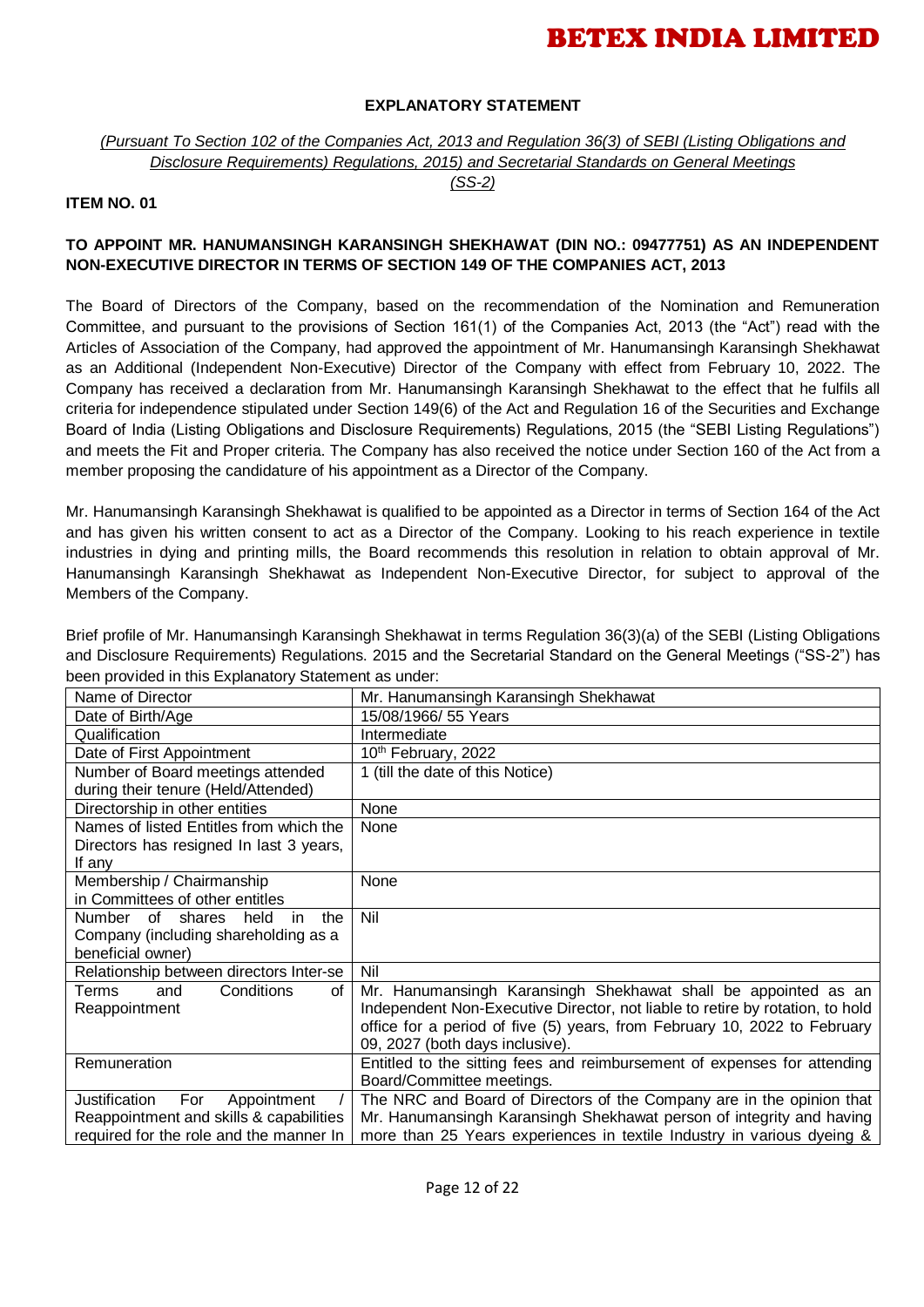| which the proposed Independent     | printing mills. The Board recommends his appointment as an                 |
|------------------------------------|----------------------------------------------------------------------------|
| Directors moots such requirements. | Independent Director to the Members. In the opinion of the Board of        |
|                                    | Directors, Mr. Hanumansingh Karansingh Shekhawat is independent of         |
|                                    | the Company and fulfils the conditions specified in the Act, and the rules |
|                                    | made thereunder for appointment as an Independent Director.                |
| Nature of expertise in specific    | Dyeing & Printing                                                          |
| functional areas                   |                                                                            |

Accordingly, the approval of the Members is sought for the appointment of Mr. Hanumansingh Karansingh Shekhawat as an Independent Non-Executive Director, not liable to retire by rotation, to hold office for a period of five (5) years, from February 10, 2022 to February 09, 2027 (both days inclusive).

None of the Directors, Key Managerial Personnel and their relatives, other than Mr. Hanumansingh Karansingh Shekhawat and his relatives, are concerned / interested in passing of the above resolution.

Mr. Hanumansingh Karansingh Shekhawat is not related to any of the Directors or Key Managerial Personnel of the Company.

Your Board of Directors recommend passing of the resolution set out in Item No. 1 of the accompanying Notice.

### **ITEM NO. 2:**

### **APPROVAL OF MATERIAL RELATED PARTY TRANSACTIONS WITH SUMICOT LIMITED.**

Your Company is engaged in the textile processing business and is mainly engaged in job processing work on grey fabrics through its dying and printing units.

In line with the above objective and in the best interest of the Company, the Company has been entering into various business transactions with the group entities in the ordinary course of business and at arms' length basis.

The provisions of the Securities and Exchange Board of India (Listing Obligations and Disclosure Requirements) Regulations, 2015 (the "SEBI Listing Regulations") as amended by the Securities and Exchange Board of India (Listing Obligations and Disclosure Requirements) (Sixth Amendment) Regulations, 2021, effective April 1, 2022, mandates prior approval of Members by means of an ordinary resolution for all material related party transactions, even if such transactions are in the ordinary course of the business of the concerned company and at an arm's length basis. A transaction with a related party shall be considered material if the transaction(s) to be entered into individually or taken together with previous transactions during a financial year, exceed(s) ₹1,000 crore, or 10% of the annual consolidated turnover as per the last audited financial statements of the listed entity, whichever is lower.

As the value of such transactions exceeds 10% of consolidated turnover of immediately previous year of the Company, being the threshold limit for Material Related Party Transactions under the SEBI (LODR) Regulations, 2015, your approval is being sought for the financial year 2022-23.

It is hereby proposed those terms of contract for transactions between related parties as mentioned below:

| Sr.<br>No. | Name(s) of<br>the related<br>party | Nature of<br>relationship | Nature of contract/<br>arrangement/<br>transaction               | Value of<br>transaction             | <b>Period for which</b><br>shareholders' approval is<br>sought for the transaction |
|------------|------------------------------------|---------------------------|------------------------------------------------------------------|-------------------------------------|------------------------------------------------------------------------------------|
|            | <b>Sumicot Limited</b>             | <b>Promoter Group</b>     | <b>Transfer of Resources</b><br>(Unsecured Loan/<br>Investments) | ₹ 5 Crore<br>(Rupees Five<br>Crore) | For Financial Year 2022-23                                                         |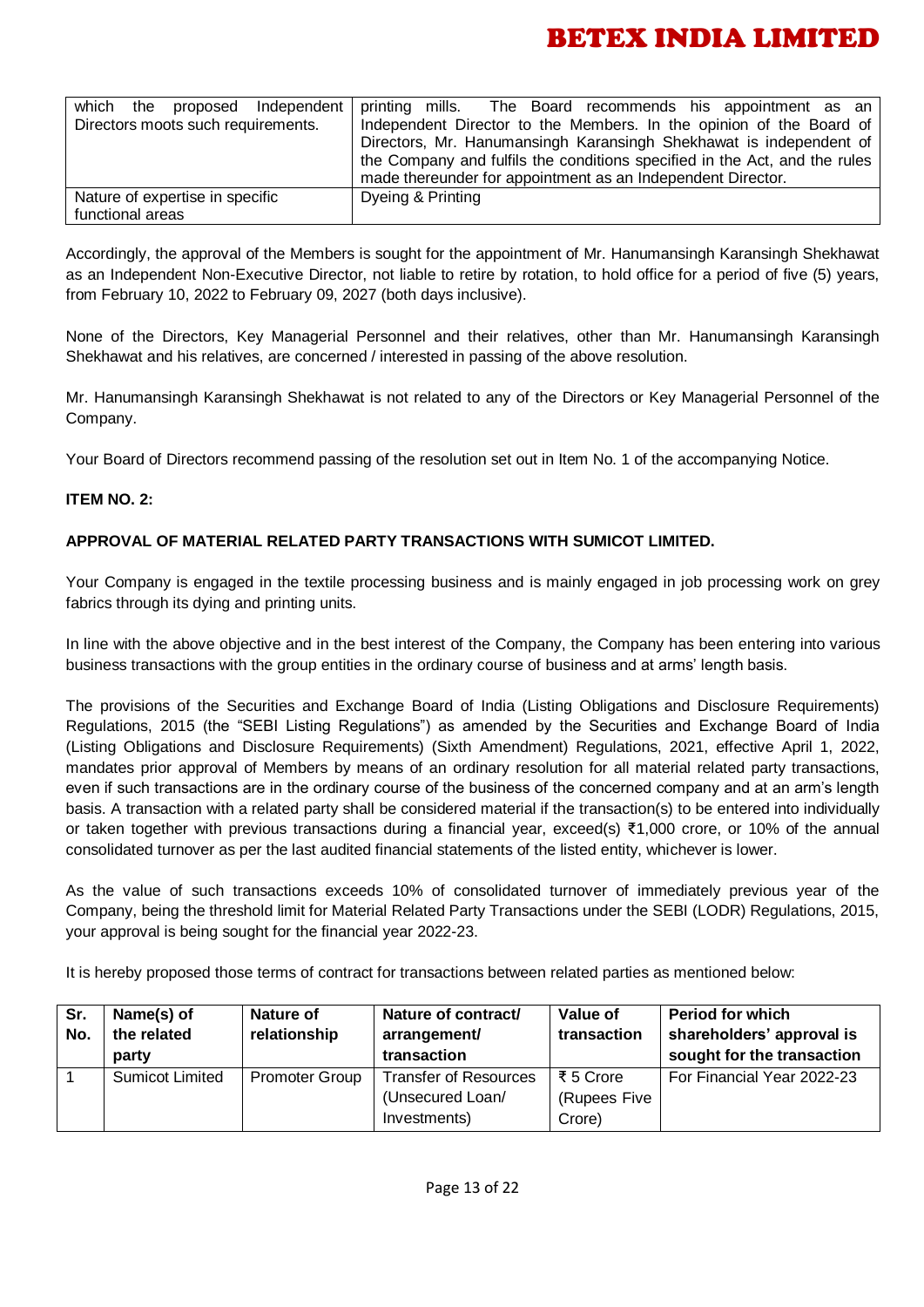The Audit Committee has approved the proposed transaction, being in the interest of the Company, between related parties of the Company in their meeting held on April 11, 2022. The same is being placed before the member of the Company as item no. 2 for their Approval.

None of the Directors, except Mr. Ritesh Somani or their relatives is in any way, concerned or interested, financially or otherwise, in the said resolution.

The Board recommends the Ordinary Resolution as set out in Item No. 2 of this Notice for approval of the Members.

The Members may note that in terms of the provisions of the SEBI Listing Regulations, the related parties as defined thereunder (whether such related party(ies) is a party to the aforesaid transactions or not), shall not vote to approve resolutions under this Item No. 2.

### **ITEM NO. 3:**

### **APPROVAL OF MATERIAL RELATED PARTY TRANSACTIONS WITH AMBAJI SYNTEX PRIVATE LIMITED.**

Your Company is engaged in the textile processing business and is mainly engaged in job processing work on grey fabrics through its dying and printing units.

In line with the above objective and in the best interest of the Company, the Company has been entering into various business transactions with the group entities in the ordinary course of business and at arms' length basis.

The provisions of the Securities and Exchange Board of India (Listing Obligations and Disclosure Requirements) Regulations, 2015 (the "SEBI Listing Regulations") as amended by the Securities and Exchange Board of India (Listing Obligations and Disclosure Requirements) (Sixth Amendment) Regulations, 2021, effective April 1, 2022, mandates prior approval of Members by means of an ordinary resolution for all material related party transactions, even if such transactions are in the ordinary course of the business of the concerned company and at an arm's length basis. A transaction with a related party shall be considered material if the transaction(s) to be entered into individually or taken together with previous transactions during a financial year, exceed(s) ₹ 1,000 crore, or 10% of the annual consolidated turnover as per the last audited financial statements of the listed entity, whichever is lower.

As the value of such transactions exceeds 10% of consolidated turnover of immediately previous year of the Company, being the threshold limit for Material Related Party Transactions under the SEBI (LODR) Regulations, 2015, your approval is being sought for the financial year 2022-23.

It is hereby proposed those terms of contract for transactions between related parties as mentioned below:

| Sr.<br>No.     | Name(s) of<br>the related<br>party         | Nature of<br>relationship | Nature of contract/<br>arrangement/<br>transaction                                                            | Value of<br>transaction                     | <b>Period for which</b><br>shareholders' approval is<br>sought for the transaction |
|----------------|--------------------------------------------|---------------------------|---------------------------------------------------------------------------------------------------------------|---------------------------------------------|------------------------------------------------------------------------------------|
| $\mathbf{1}$ . | Ambaji<br>Syntex<br><b>Private Limited</b> | <b>Promoter Group</b>     | 1. Transfer of<br>Resources<br>(Unsecured Loan/<br>Investments)<br>2. Job Work<br>(Sale/purchase of<br>Goods. | ₹ 6 Crore<br><b>Six</b><br>Rupees<br>Crore) | For Financial Year 2022-23                                                         |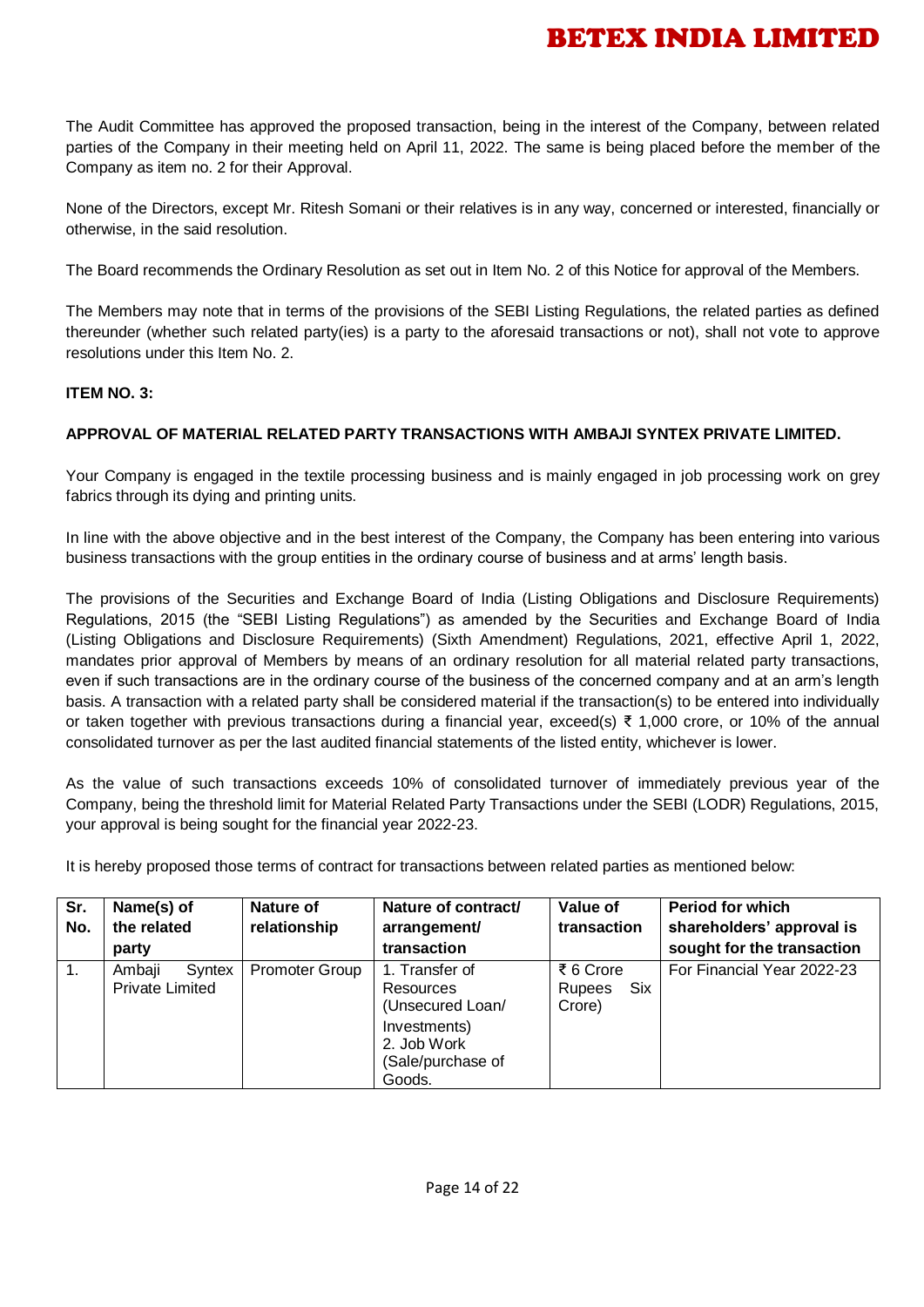The Audit Committee has approved the proposed transaction, being in the interest of the Company, between related parties of the Company in their meeting held on April 11, 2022. The same is being placed before the member of the Company as item no. 3 for their Approval.

None of the Directors, except Mr. Mahesh Somani and Mr. Manish Somani or their relatives is in any way, concerned or interested, financially or otherwise, in the said resolution.

The Board recommends the Ordinary Resolution as set out in Item No. 3 of this Notice for approval of the Members.

The Members may note that in terms of the provisions of the SEBI Listing Regulations, the related parties as defined thereunder (whether such related party(ies) is a party to the aforesaid transactions or not), shall not vote to approve resolutions under this Item No. 3.

### **ITEM NO. 4:**

### **APPROVAL OF MATERIAL RELATED PARTY TRANSACTIONS WITH BHOOMEKA PROCESSORS PRIVATE LIMITED.**

Your Company is engaged in the textile processing business and is mainly engaged in job processing work on grey fabrics through its dying and printing units.

In line with the above objective and in the best interest of the Company, the Company has been entering into various business transactions with the group entities in the ordinary course of business and at arms' length basis.

The provisions of the Securities and Exchange Board of India (Listing Obligations and Disclosure Requirements) Regulations, 2015 (the "SEBI Listing Regulations") as amended by the Securities and Exchange Board of India (Listing Obligations and Disclosure Requirements) (Sixth Amendment) Regulations, 2021, effective April 1, 2022, mandates prior approval of Members by means of an ordinary resolution for all material related party transactions, even if such transactions are in the ordinary course of the business of the concerned company and at an arm's length basis. A transaction with a related party shall be considered material if the transaction(s) to be entered into individually or taken together with previous transactions during a financial year, exceed(s) ₹1,000 crore, or 10% of the annual consolidated turnover as per the last audited financial statements of the listed entity, whichever is lower.

As the value of such transactions exceeds 10% of consolidated turnover of immediately previous year of the Company, being the threshold limit for Material Related Party Transactions under the SEBI (LODR) Regulations, 2015, your approval is being sought for the financial year 2022-23.

It is hereby proposed those terms of contract for transactions between related parties as mentioned below:

| Sr.<br>No.     | Name(s) of<br>the related<br>party                             | <b>Nature of</b><br>relationship | Nature of contract/<br>arrangement/<br>transaction                                                            | Value of<br>transaction             | <b>Period for which</b><br>shareholders' approval is<br>sought for the transaction |
|----------------|----------------------------------------------------------------|----------------------------------|---------------------------------------------------------------------------------------------------------------|-------------------------------------|------------------------------------------------------------------------------------|
| $\mathbf{1}$ . | <b>Bhoomeka</b><br><b>Processors</b><br><b>Private Limited</b> | <b>Promoter Group</b>            | 1. Job Work<br>(Sale/purchase of<br>Goods.<br>2. Transfer of<br>Resources<br>(Unsecured Loan/<br>Investments) | ₹ 5 Crore<br>(Rupees Five<br>Crore) | For Financial Year 2022-23                                                         |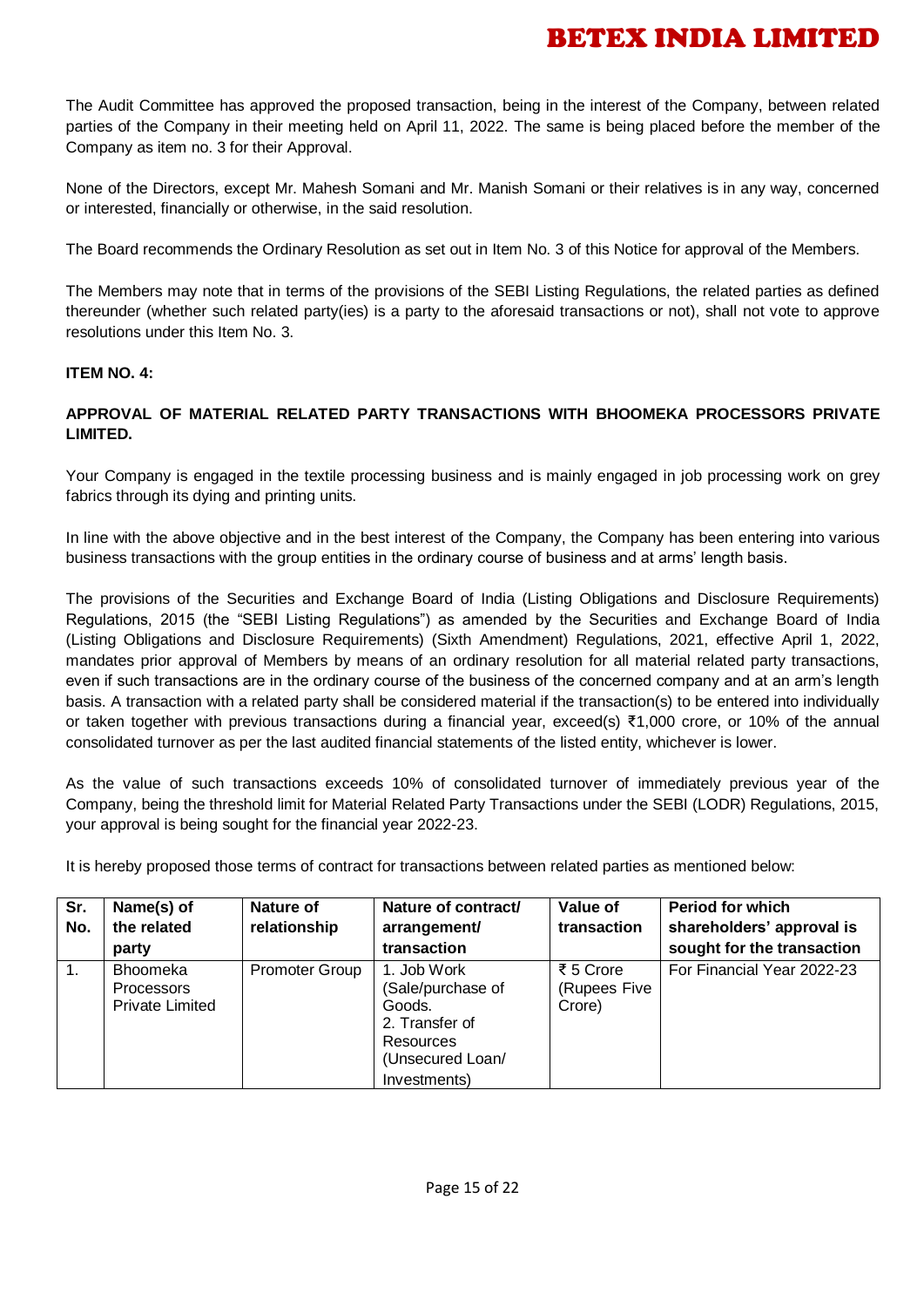The Audit Committee has approved the proposed transaction, being in the interest of the Company, between related parties of the Company in their meeting held on April 11, 2022. The same is being placed before the member of the Company as item no. 4 for their Approval.

None of the Directors, except Mr. Ritesh Somani or their relatives is in any way, concerned or interested, financially or otherwise, in the said resolution.

The Board recommends the Ordinary Resolution as set out in Item No. 4 of this Notice for approval of the Members.

The Members may note that in terms of the provisions of the SEBI Listing Regulations, the related parties as defined thereunder (whether such related party(ies) is a party to the aforesaid transactions or not), shall not vote to approve resolutions under this Item No. 4.

### **ITEM NO. 5:**

### **APPROVAL OF MATERIAL RELATED PARTY TRANSACTIONS WITH SHARDADEVI SOMANI.**

Your Company is engaged in the textile processing business and is mainly engaged in job processing work on grey fabrics through its dying and printing units.

In line with the above objective and in the best interest of the Company, the Company has been entering into various business transactions with the group entities in the ordinary course of business and at arms' length basis.

The provisions of the Securities and Exchange Board of India (Listing Obligations and Disclosure Requirements) Regulations, 2015 (the "SEBI Listing Regulations") as amended by the Securities and Exchange Board of India (Listing Obligations and Disclosure Requirements) (Sixth Amendment) Regulations, 2021, effective April 1, 2022, mandates prior approval of Members by means of an ordinary resolution for all material related party transactions, even if such transactions are in the ordinary course of the business of the concerned company and at an arm's length basis. A transaction with a related party shall be considered material if the transaction(s) to be entered into individually or taken together with previous transactions during a financial year, exceed(s) ₹1,000 crore, or 10% of the annual consolidated turnover as per the last audited financial statements of the listed entity, whichever is lower.

As the value of such transactions exceeds 10% of consolidated turnover of immediately previous year of the Company, being the threshold limit for Material Related Party Transactions under the SEBI (LODR) Regulations, 2015, your approval is being sought for the financial year 2022-23.

It is hereby proposed those terms of contract for transactions between related parties as mentioned below:

| Sr.<br>No.     | Name(s) of<br>the related<br>party | Nature of<br>relationship | Nature of contract/<br>arrangement/<br>transaction | Value of<br>transaction            | <b>Period for which</b><br>shareholders' approval is<br>sought for the transaction |
|----------------|------------------------------------|---------------------------|----------------------------------------------------|------------------------------------|------------------------------------------------------------------------------------|
| $\mathbf{1}$ . | Shardadevi<br>Somani               | <b>Promoter Group</b>     | <b>Transfer of Resources</b><br>(Unsecured Loan)   | ₹ 2 Crore<br>(Rupees Two<br>Crore) | For Financial Year 2022-23                                                         |

The Audit Committee has approved the proposed transaction, being in the interest of the Company, between related parties of the Company in their meeting held on April 11, 2022. The same is being placed before the member of the Company as item no. 5 for their Approval.

None of the Directors, except Mr. Mahesh Somani, Mr. Manish Somani and Mr. Ritesh Somani or their relatives is in any way, concerned or interested, financially or otherwise, in the said resolution.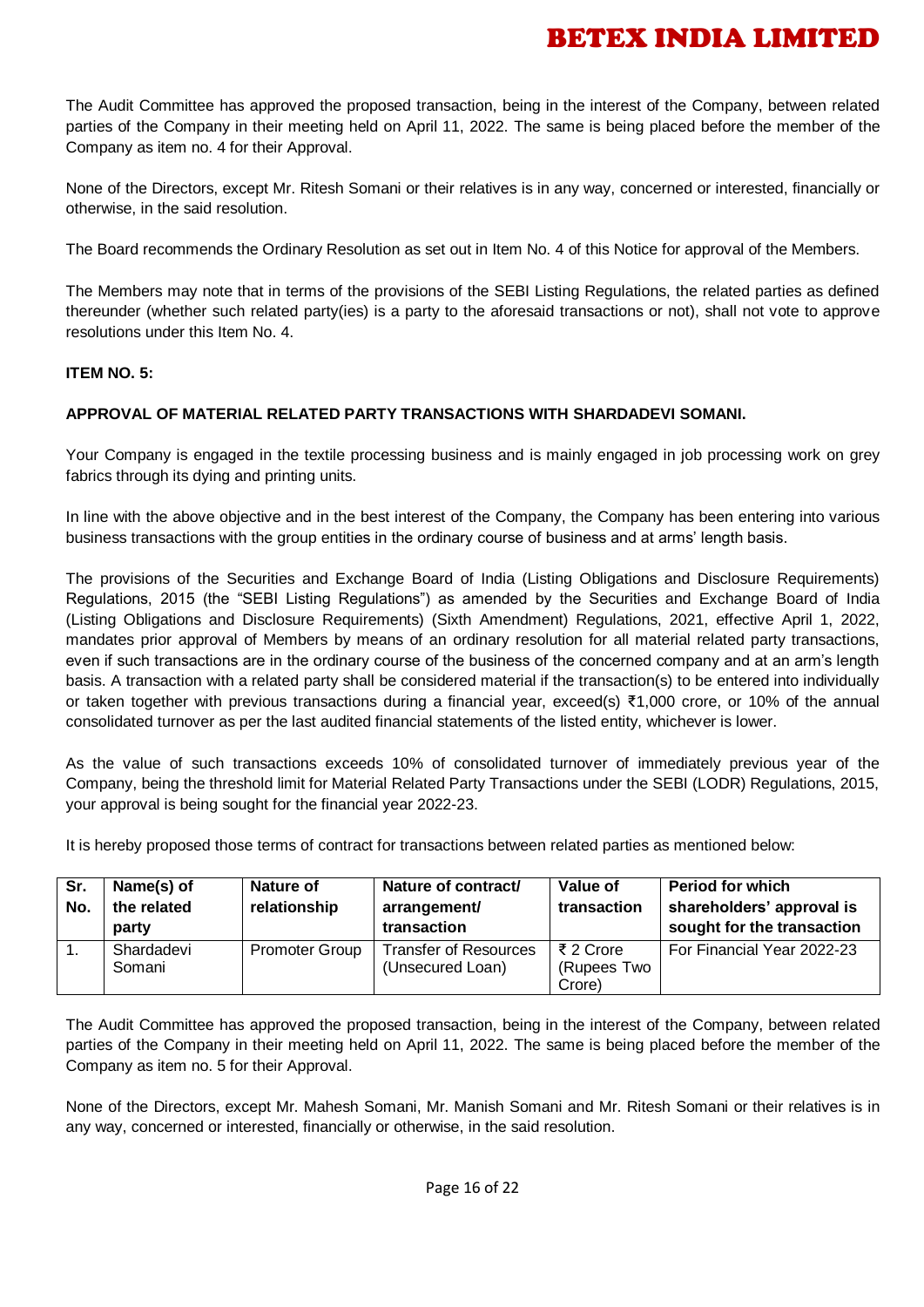The Board recommends the Ordinary Resolution as set out in Item No. 5 of this Notice for approval of the Members.

The Members may note that in terms of the provisions of the SEBI Listing Regulations, the related parties as defined thereunder (whether such related party(ies) is a party to the aforesaid transactions or not), shall not vote to approve resolutions under this Item No. 5.

> **By Order of the Board of Directors for, BETEX INDIA LIMITED**

> > **Sd/-**

 **MANISH SOMANI (DIRECTOR) (DIN: 00356113)**

**Date: 11th April, 2022 Place: Surat**

**Registered office: 436, GIDC, PANDESARA, SURAT-394221, GUJARAT (INDIA) CIN: L17119GJ1992PLC018073 Tel: +91 0261 2898595/96 E-mail: [corporate@betexindia.com](mailto:corporate@betexindia.com) Website: [www.betexindia.com](http://www.betexindia.com/)**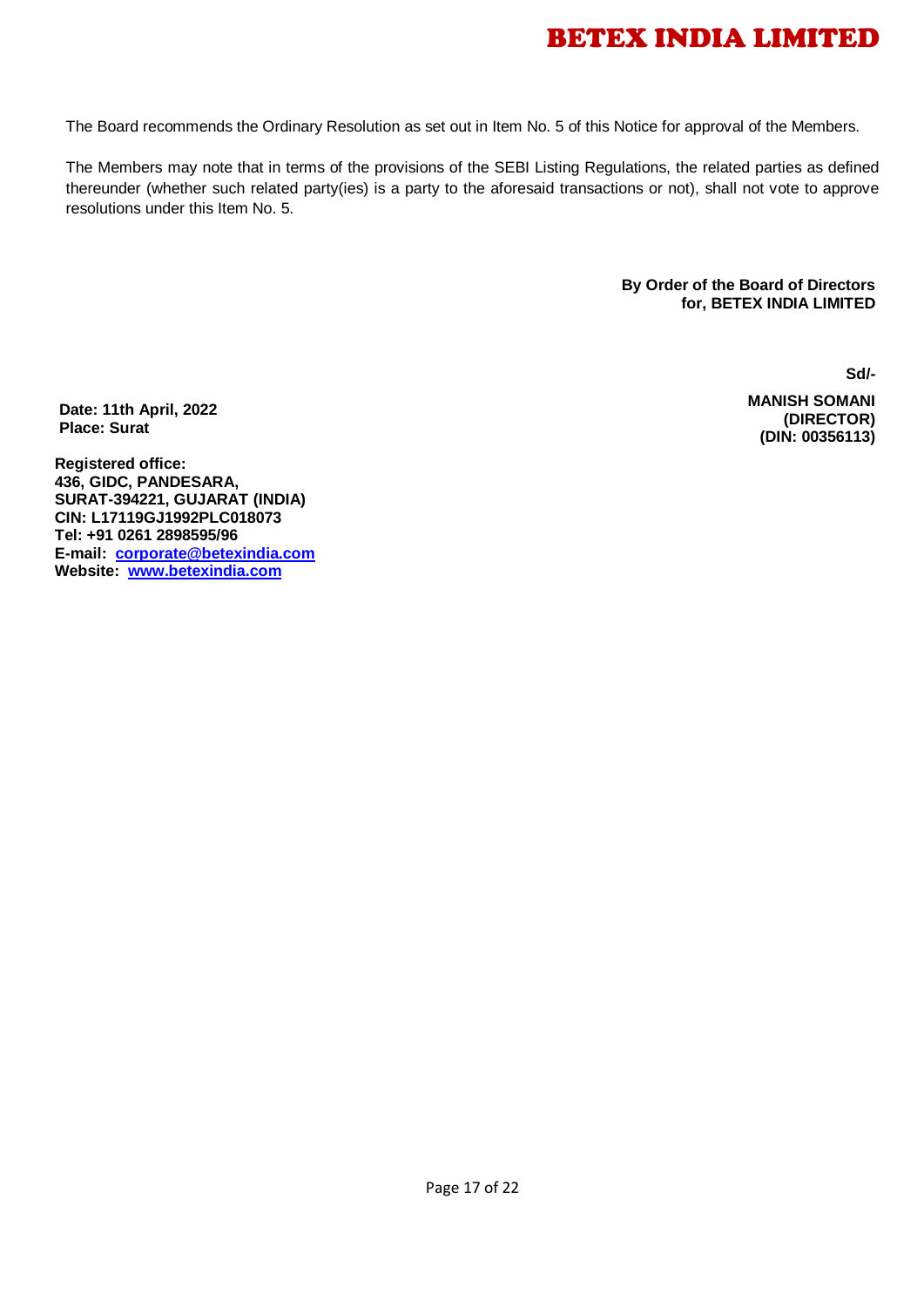## BETEX INDIA LIMITED

### **CIN: L17119GJ1992PLC018073 Registered Office: 436, GIDC Pandesara, Surat- 394221 Gujarat, India Contact No : 0261 – 2328902 / 2334189 Email Id. : [corporate@betexindia.com](mailto:corporate@betexindia.com) Website: [www.betexindia.com](http://www.betexindia.com/)**

### **ATTENDANCE SHEET**

This attendance slip, duly filled in, is to be handed over at the entrance of the meeting hall.

#### **For Demat Shares For Physical Shares**

| DP ID:     | REGD. FOLIO NO.:    |
|------------|---------------------|
| CLIENT ID: | NO. OF SHARES HELD: |

Full name of the member attending: \_\_\_\_\_\_\_\_\_\_\_\_\_\_\_\_\_\_\_\_\_\_\_\_\_\_\_\_\_\_\_\_\_\_\_\_\_\_\_\_\_\_\_\_\_\_\_\_\_\_\_\_\_\_\_\_

Name of Proxy:

(To be filled in if Proxy Form has been duly deposited with the Company)

I hereby record my presence at the Extra Ordinary General Meeting of the Company at 436, GIDC Pandesara, Surat- 394221, Gujarat, India on Friday, 06th day of May, 2022 at 10:30 A.M.

\_\_\_\_\_\_\_\_\_\_\_\_\_\_\_\_\_\_\_\_\_\_\_\_\_\_\_\_\_ Member's / Proxy's Signature (To be signed at the time of handing over this slip)

---------------------------------------------------------------------------------------------------------------------------------------------------------

Page 18 of 22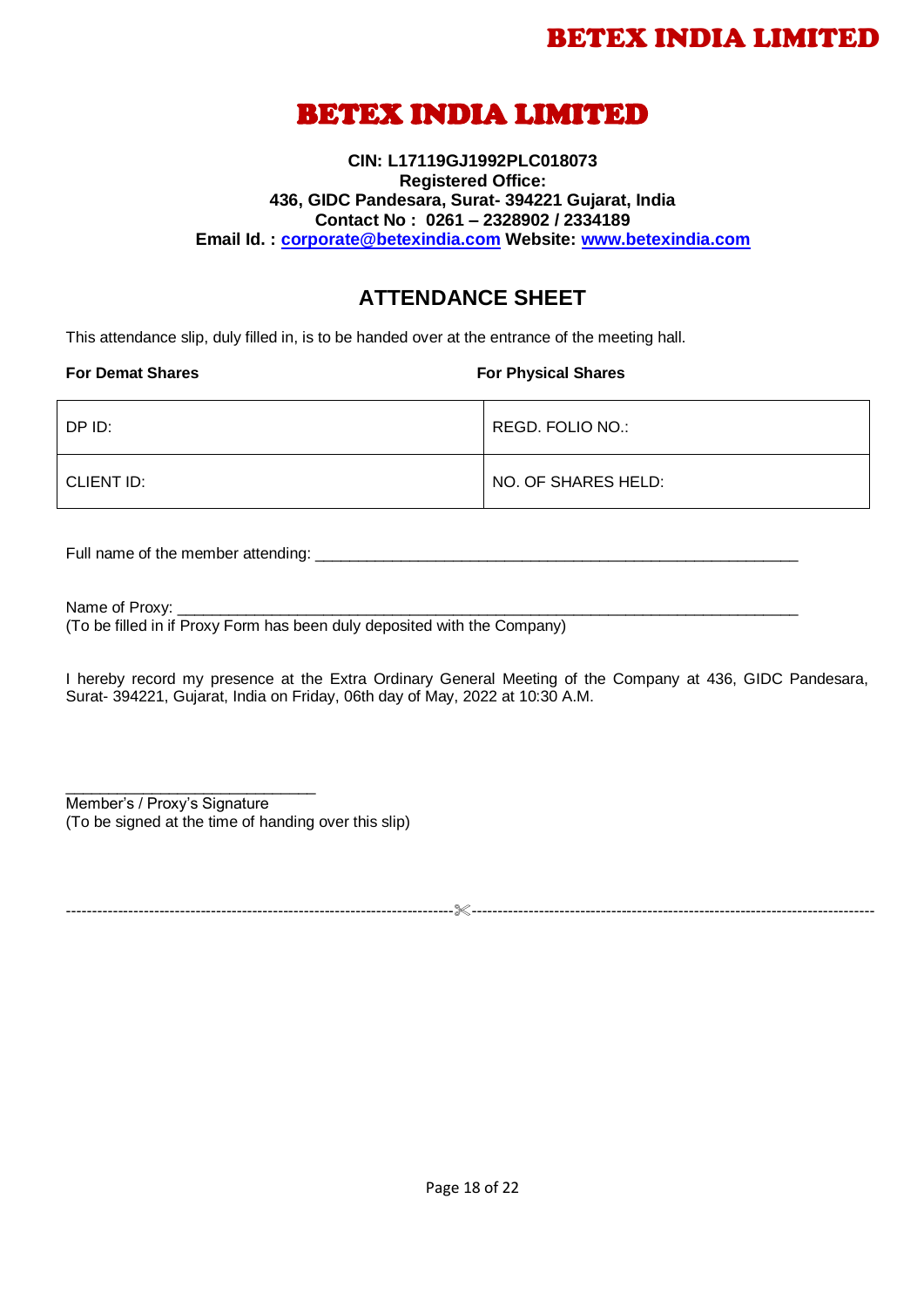## BETEX INDIA LIMITED

**CIN: L17119GJ1992PLC018073 Registered Office: 436, GIDC Pandesara, Surat- 394221 Gujarat, India Contact No : 0261 – 2328902 / 2334189 Email Id. : [corporate@betexindia.com](mailto:corporate@betexindia.com) Website: [www.betexindia.com](http://www.betexindia.com/)**

### **FORM NO. MGT-11 PROXY FORM**

*[Pursuant to section 105 (6) of the Companies Act, 2013 and rule 19 (3) of the Companies(Management and Administration) Rules, 2014]*

| Registered address    |                                                                   |  |  |  |
|-----------------------|-------------------------------------------------------------------|--|--|--|
| E-mail ID             |                                                                   |  |  |  |
| Folio No. / Client ID | <u> 1986 - Jan Stein Stein, fransk politik (d. 1986)</u>          |  |  |  |
| DP ID                 | <u> 1980 - John Stein, mars and de Britain Bourgest (b. 1980)</u> |  |  |  |

I / We being the member (s) of equity shares of the Betex India Limited, hereby appoint;

| M.  | . .     |
|-----|---------|
| ד   | יי      |
| . . | ю.      |
| 71  | --<br>. |

or failing him/her

| M.<br><u>.</u> | -<br>- m<br>יי<br>юш<br>- 19<br>. |
|----------------|-----------------------------------|
| .<br>. .       | - --                              |

as my/ our proxy to attend and vote (on a poll) for me/us and on my/our behalf at the Extra Ordinary General Meeting of the Company at 436, GIDC Pandesara, Surat- 394221, Gujarat, India on Friday, 06th day of May, 2022 at 10:30 A.M. at 436, GIDC Pandesara, Surat- 394221, Gujarat, India and at any adjournment thereof in respect of such Resolutions as are indicated overleaf:

| <b>Resolutions</b> |                                                                                                                                                                           | <b>Vote</b> |                |                |
|--------------------|---------------------------------------------------------------------------------------------------------------------------------------------------------------------------|-------------|----------------|----------------|
|                    |                                                                                                                                                                           | For         | <b>Against</b> | <b>Abstain</b> |
|                    | <b>Special Business</b>                                                                                                                                                   |             |                |                |
|                    | 1. To Appoint Mr. Hanumansingh Karansingh Shekhawat (Din No.:<br>09477751) as an Independent Non-Executive Director in terms of<br>Section 149 of the Companies Act, 2013 |             |                |                |
|                    | 2. Approval of material related party transactions with Sumicot Limited                                                                                                   |             |                |                |
|                    | 3. Approval of material related party transactions with Ambaji Syntex<br>Private Limited.                                                                                 |             |                |                |
|                    | 4. Approval of material related party transactions with Bhoomeka<br>Processors Private Limited.                                                                           |             |                |                |
|                    | 5. Approval of material related party transactions with Mrs. Shardadevi<br>Somani.                                                                                        |             |                |                |

Signed this day of the set of the set of the set of the set of the set of the set of the set of the set of the set of the set of the set of the set of the set of the set of the set of the set of the set of the set of the s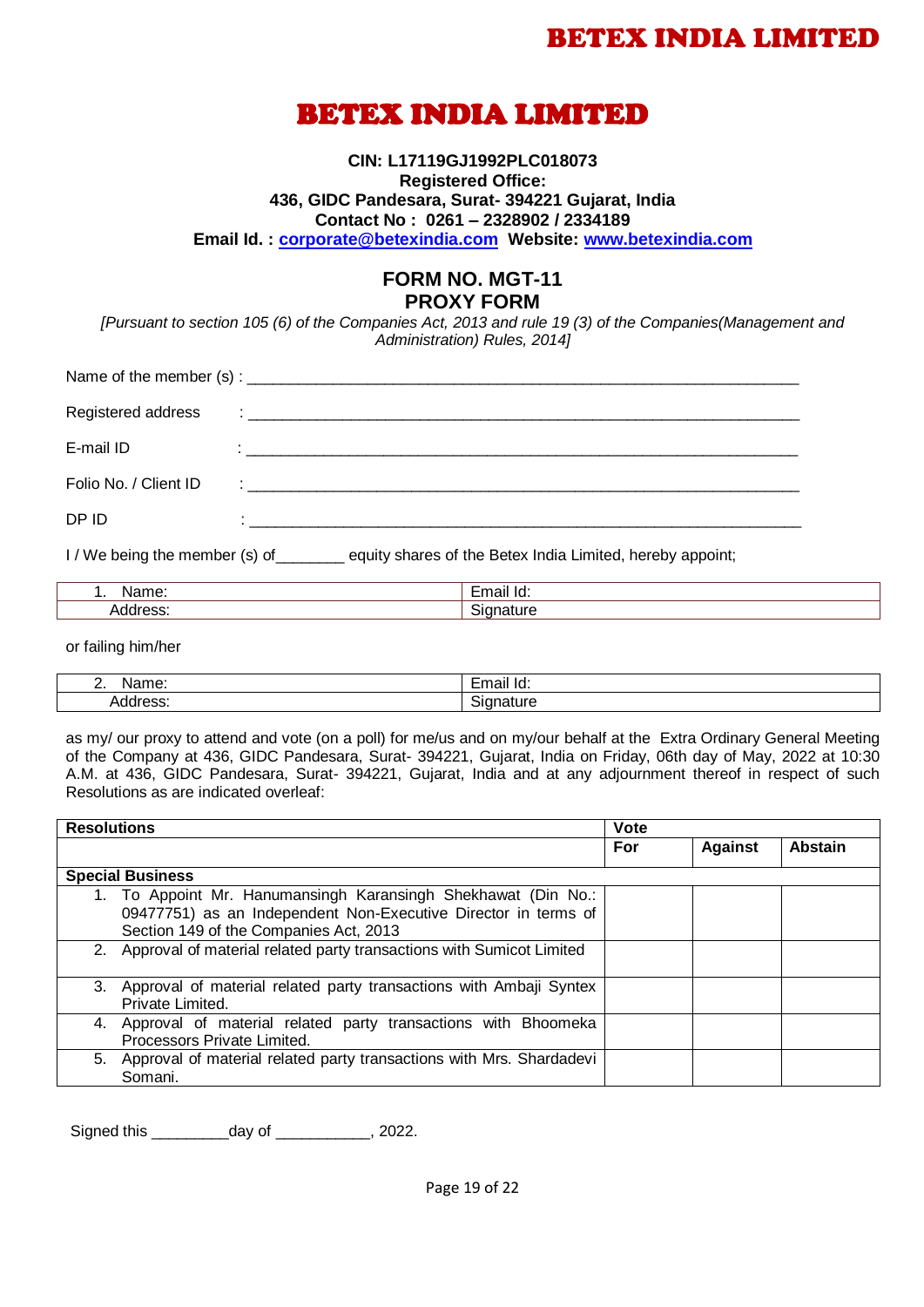\_\_\_\_\_\_\_\_\_\_\_\_\_\_\_\_\_\_\_\_\_ Signature of member(s)

Affix Rs.1 Revenue **Stamp** 

\_\_\_\_\_\_\_\_\_\_\_\_\_\_\_\_\_\_\_\_\_\_ Signature of proxy holder(s)

Notes:

- 1. This form of proxy in order to be effective should be duly completed and deposited at the Registered Office of the Company, not less than 48 hours before the commencement of the Meeting.
- 2. A Proxy need not be a member of the Company.
- 3. In the case of a body corporate, the proxy form should be signed by the authorised person duly enclosing thereto, a certified copy of the resolution of the Board under Section 113 of the Companies Act, 2013.
- 4. For the Resolutions, Explanatory Statement and Notes, please refer to the Notice of the Extra Ordinary General Meeting (EGM).
- 5. It is optional to indicate your preference. If you leave 'for,' 'against' or 'abstain' column blank against any or all of the Resolutions, your proxy will be entitled to vote in any manner as he/she may deem appropriate.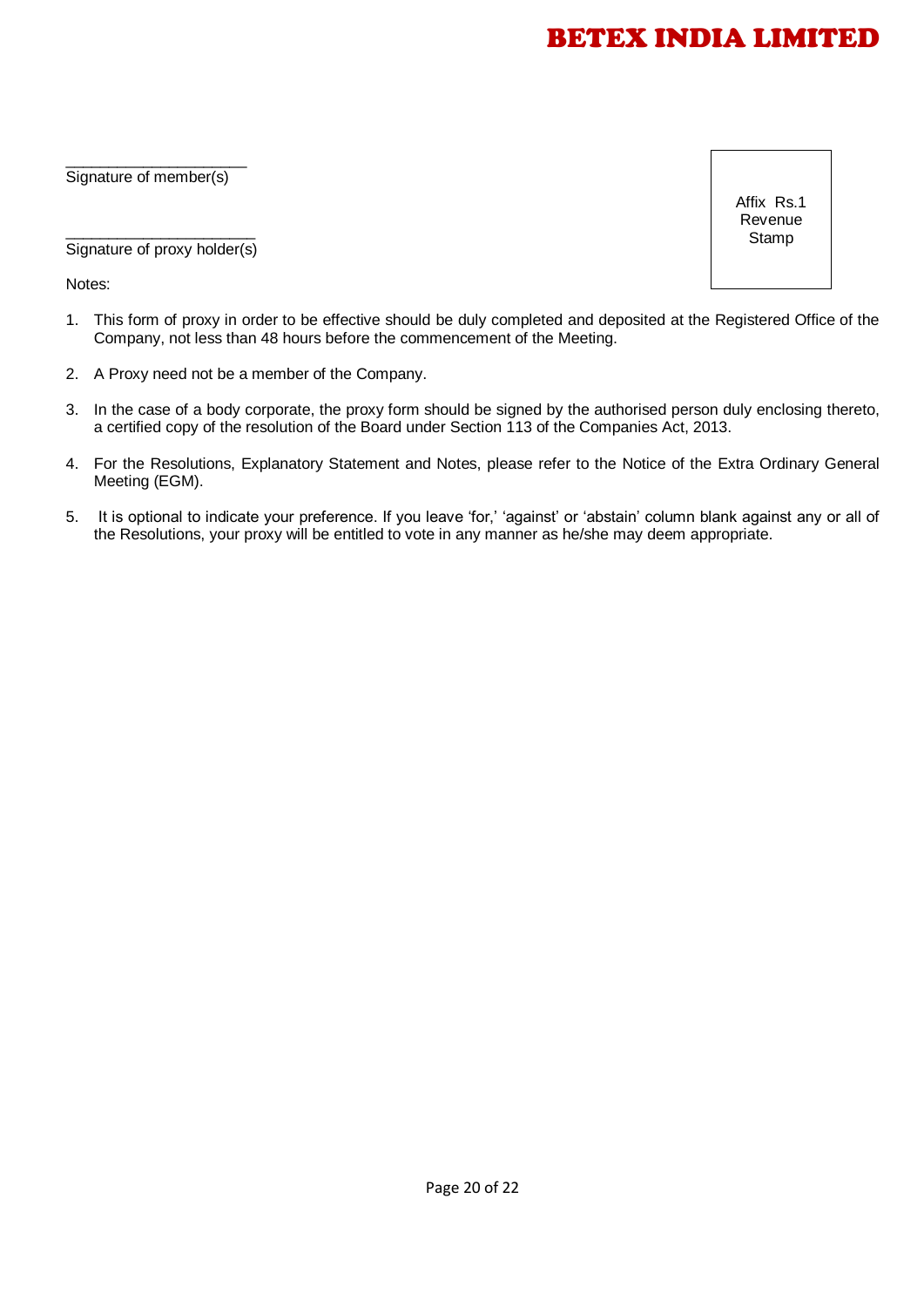| Sr. No.          | <b>Particulars</b>                      | <b>Details of access</b>                                                                                                                                       |  |  |
|------------------|-----------------------------------------|----------------------------------------------------------------------------------------------------------------------------------------------------------------|--|--|
| 1                | Venue of EGM and for                    | Betex India Limited                                                                                                                                            |  |  |
|                  | participation                           | 436, GIDC, Pandesara,                                                                                                                                          |  |  |
|                  |                                         | Surat- 394221, GUJARAT (INDIA)                                                                                                                                 |  |  |
| 2.               | Link for remote e-voting                | www.evotingindia.com                                                                                                                                           |  |  |
| $\overline{3}$ . | Username and password                   | Please refer the instructions provided in the Notice.                                                                                                          |  |  |
| $\overline{4}$ . | Helpline number for e-voting            | <b>CDSL</b><br>helpdesk<br>Contact<br>sending<br>by<br>request<br>at<br>a<br>helpdesk.evoting@cdslindia.com or contact at 022 2305 8738 or<br>022 2305 8542-43 |  |  |
|                  |                                         | Contact NSDL helpdesk by sending a request at evoting@nsdl.co.in<br>or call at toll free no.: 1800 1020 990 and 1800 22 44 30                                  |  |  |
| 5.               | Cut-off date for e-voting               | Friday, 29th April, 2022                                                                                                                                       |  |  |
| 6.               | Time period for remote e-voting         | Commences on Tuesday, 03rd May, 2022 at (09:00 a.m. IST) and<br>ends on Thursday 05th May, 2022 at (05:00 p.m. IST)                                            |  |  |
| 7.               | Link for Members to update              | https://www.bigshareonline.com/ForInvestor.aspx                                                                                                                |  |  |
|                  | email ID (for physical<br>shareholders) | or send email on info@bigshareonline.com                                                                                                                       |  |  |
| 8.               | Registrar and Transfer Agent            | <b>BIGSHARE SERVICES PVT LTD</b>                                                                                                                               |  |  |
|                  | Contact details                         | E-2/3 Ansa Industrial Estate, Sakivihar Road,                                                                                                                  |  |  |
|                  |                                         | Sakinaka, Andheri (E), Mumbai-400 072. India                                                                                                                   |  |  |
|                  |                                         | Tel.:+91 22 62638200 Fax: +91 22 62638299                                                                                                                      |  |  |
|                  |                                         | Email: info@bigshareonline.com                                                                                                                                 |  |  |
| 9.               | Betex India Limited -                   | Contact No: (91-0261) 2898595/2328902                                                                                                                          |  |  |
|                  | Contact details                         | Email: corporate@betexindia.com                                                                                                                                |  |  |
|                  |                                         | Visit us at: www.betexindia.com                                                                                                                                |  |  |

### **For ease of participation by Members, provided below are key details regarding the EGM for reference:**